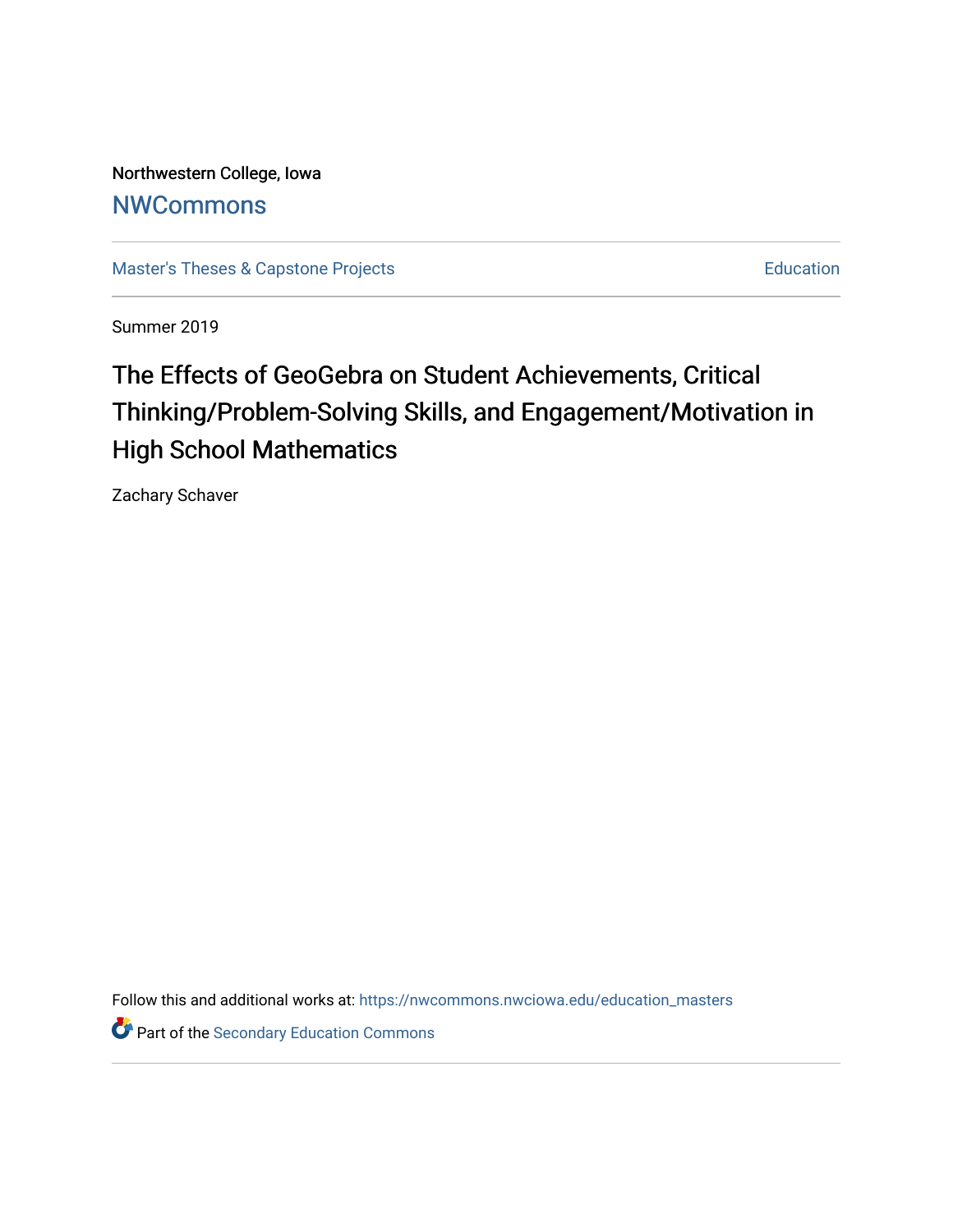The Effects of GeoGebra on Student Achievements, Critical Thinking/Problem-Solving Skills,

and Engagement/Motivation in High School Mathematics

Zachary Schaver

Northwestern College

An Action Research Project Presented in Partial Fulfillment of the Requirements For the Degree of Master of Education August 18, 2019

Dr. Sara Waring Tiedeman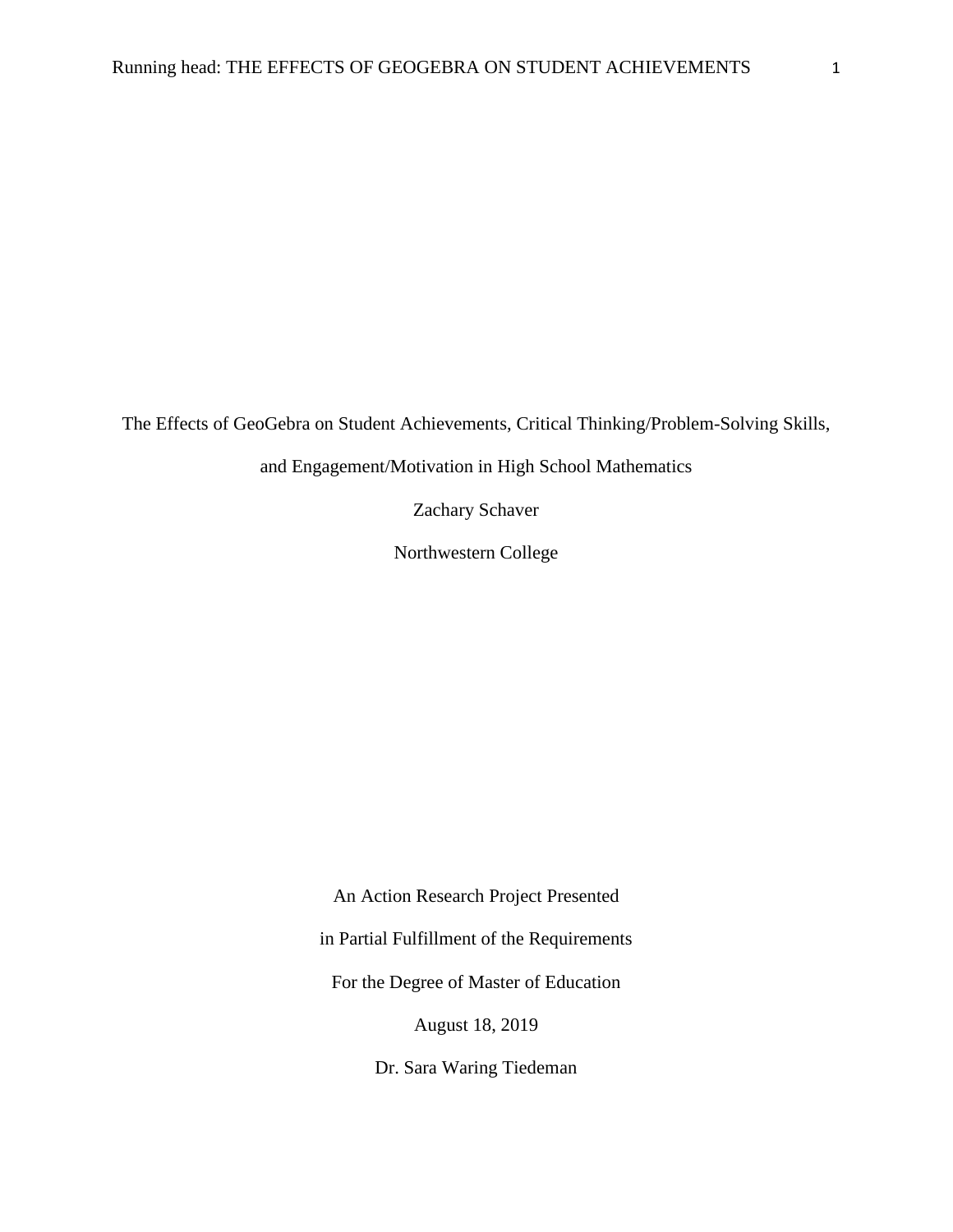# **Table of Contents**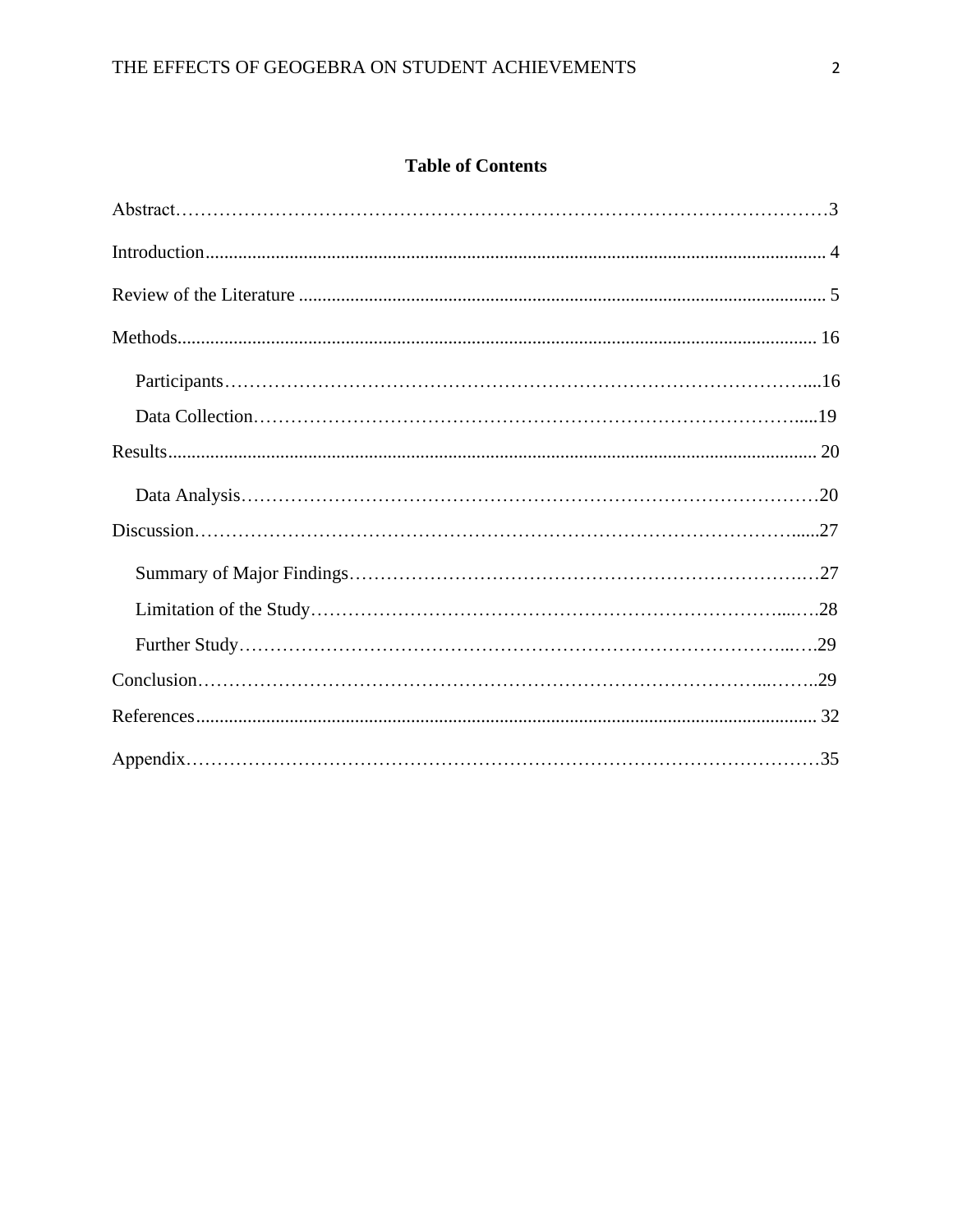## **Abstract**

This research project explores the overall effects that GeoGebra has on students' learning in mathematics. More specifically, this research demonstrates the effects GeoGebra has on student achievement scores, students' critical thinking/problem-solving skills, and students' engagement/motivation. In this research, two groups of high school geometry students from two different years were used to determine students' achievements and understanding. Students in 2018 used traditional teaching practices while students in 2019 used GeoGebra as a means of learning mathematics. The scores were taken from teacher made assessments and reported as averages from both years. In addition, observations and a survey were used to determine how GeoGebra affected students' critical thinking/problem-solving skills and their engagement/motivation in the classroom. Overall, GeoGebra showed an increase in student achievement scores, critical thinking/problem – solving skills, and engagement/motivation. Therefore, GeoGebra plays a major role in the teaching and learning of high school mathematics. This research project also aims to give teachers the confidence in how to use GeoGebra in their own classrooms to further develop students in the areas of student achievements, critical thinking/problem – solving, and engagement/motivation.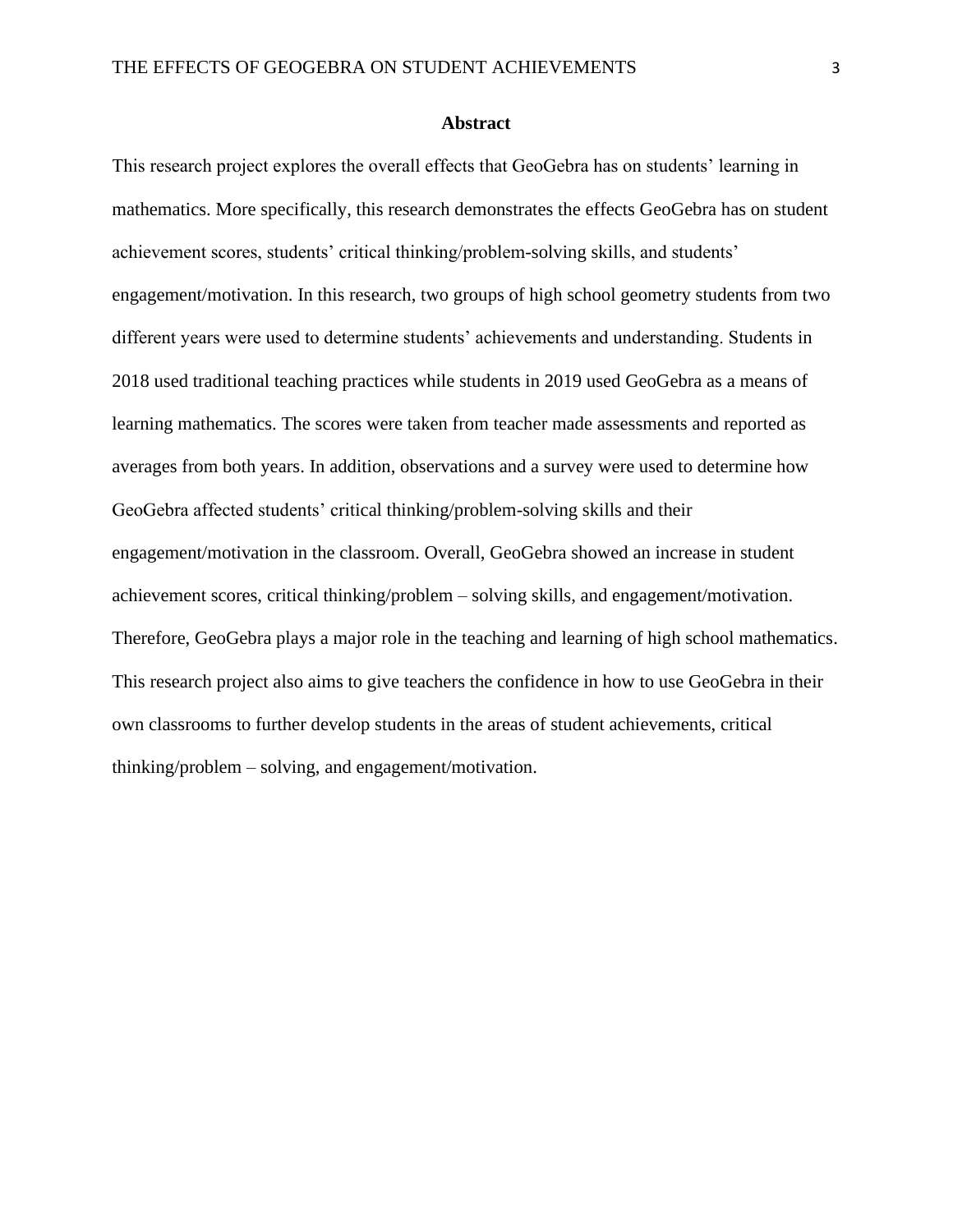# **The Effects of GeoGebra on Student Achievements, Critical Thinking/Problem-Solving Skills, and Engagement/Motivation in High School Mathematics**

Mathematics is widely known as one of the most difficult subjects to learn. Many students and parents will often say, "I am not very good at math." In addition, mathematics is often associated as one of the most boring subjects that everyone is required to take in school. It is often the subject described as "When am I ever going to use this?" It is no doubt that students' achievement scores, motivation levels, and thinking skills are low when it comes to mathematics when they cannot find a use for mathematics or they believe that cannot learn the subject.

Given the fact that mathematics achievement scores, engagement, and critical thinking skills are low, it is imperative that the teaching and learning of mathematics must change. One of the ways that this can be done is through the teaching and learning of  $21<sup>st</sup>$  – century skills from the adoption of the Common Core State Standards. One of the  $21<sup>st</sup>$  – century skills that students need to learn is how to use technology proficiently and appropriately. Therefore, it is important for teachers in all content areas to find ways to incorporate technology into their classrooms. In mathematics, one of the most impactful technology resources is called GeoGebra which combines algebra and geometry into one dynamic software. There are other technology resources available for teaching mathematics, but this research project will strictly focus on GeoGebra. When technology is incorporated into the classroom, it will influence students and their learning.

Therefore, this research project looks to determine the effects that GeoGebra has on high school students. The research questions being explored in this research are:

1. What are the effects of GeoGebra on students' achievements and understanding in learning high school mathematics?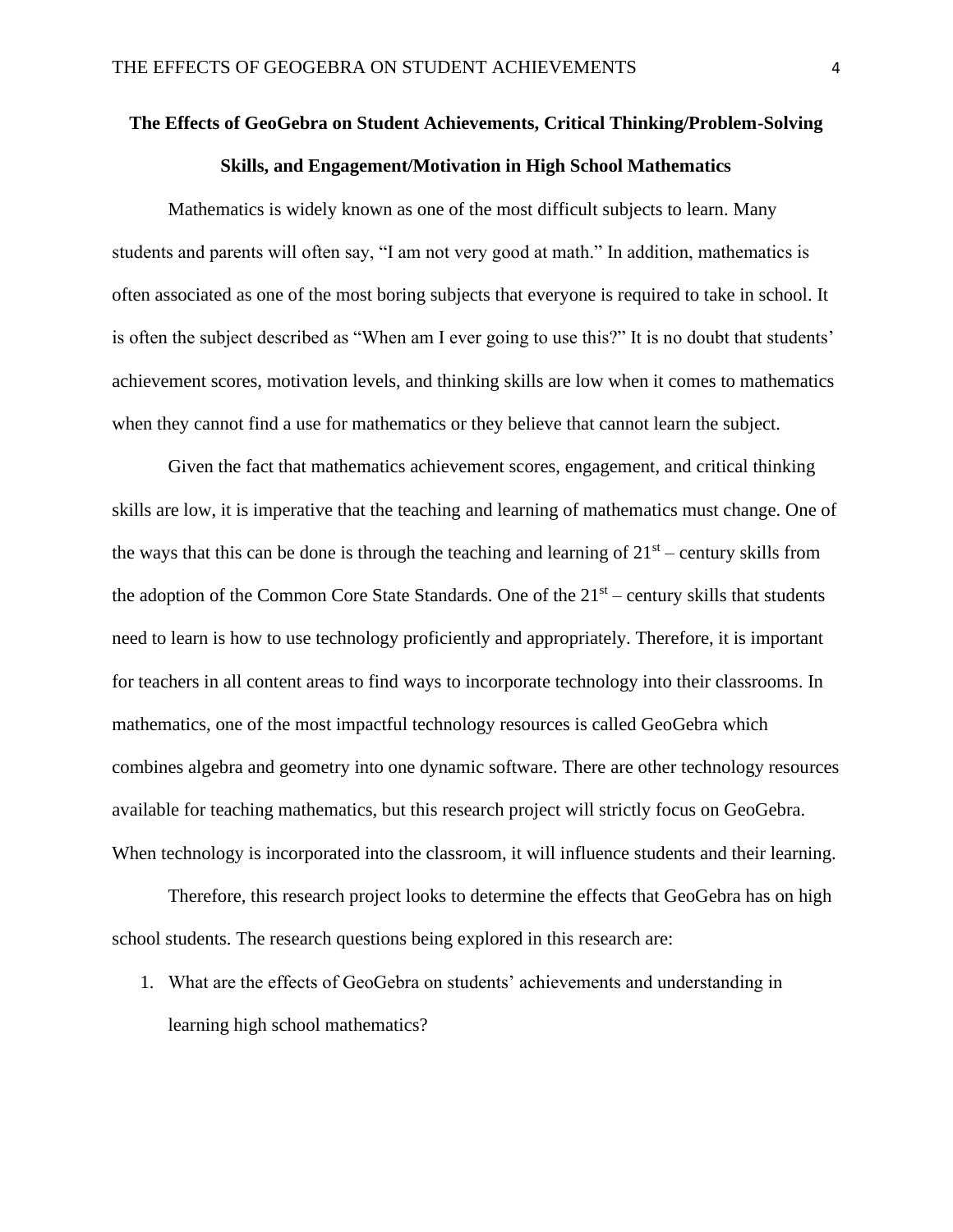- 2. What are the effects of GeoGebra on students' critical thinking and problem-solving skills in high school mathematics?
- 3. What are the effects of GeoGebra on students' engagement and motivation in high school mathematics?

## **Review of the Literature**

# **Teaching 21st – Century Skills**

"Today, education has a complex task to prepare students for the future that we can hardly predict" (Budinski, 2017, p. 3). As the world continues to evolve, so does the job and career field. Since jobs, businesses, and careers are changing, schools and education should also be changing to help prepare students. According to Umugiraneza, Bansilal, and North (2018), "teachers are urged to develop learners with relevant modern skills that match the needs of our changing world" (p. 1). In the past, teachers were required to teach students basic formulaic knowledge and skills in hopes they would use what they had learned when they graduated high school (Urbani et al., 2017). However, teachers, principals, parents, and researchers all agree that we need to shift from the teaching of basic facts and definitions to teaching students how to think, work together as a team, and be able to proficiently use technology which are more commonly known as the  $21<sup>st</sup>$  – century skills.

One of the ways that teachers move past the teaching of basic facts and definitions is by teaching students  $21<sup>st</sup>$  – century skills. According to Budinski (2017), students need to learn how to communicate, work in a team and become responsible citizens rather than just learning facts. One of the ways this change has come about was from the adoption of the Common Core State Standards (CCSS) in 2009. According to Urbani et al. (2017), "current educational policy, such as the Common Core State Standards, represents a shift away from rote learning and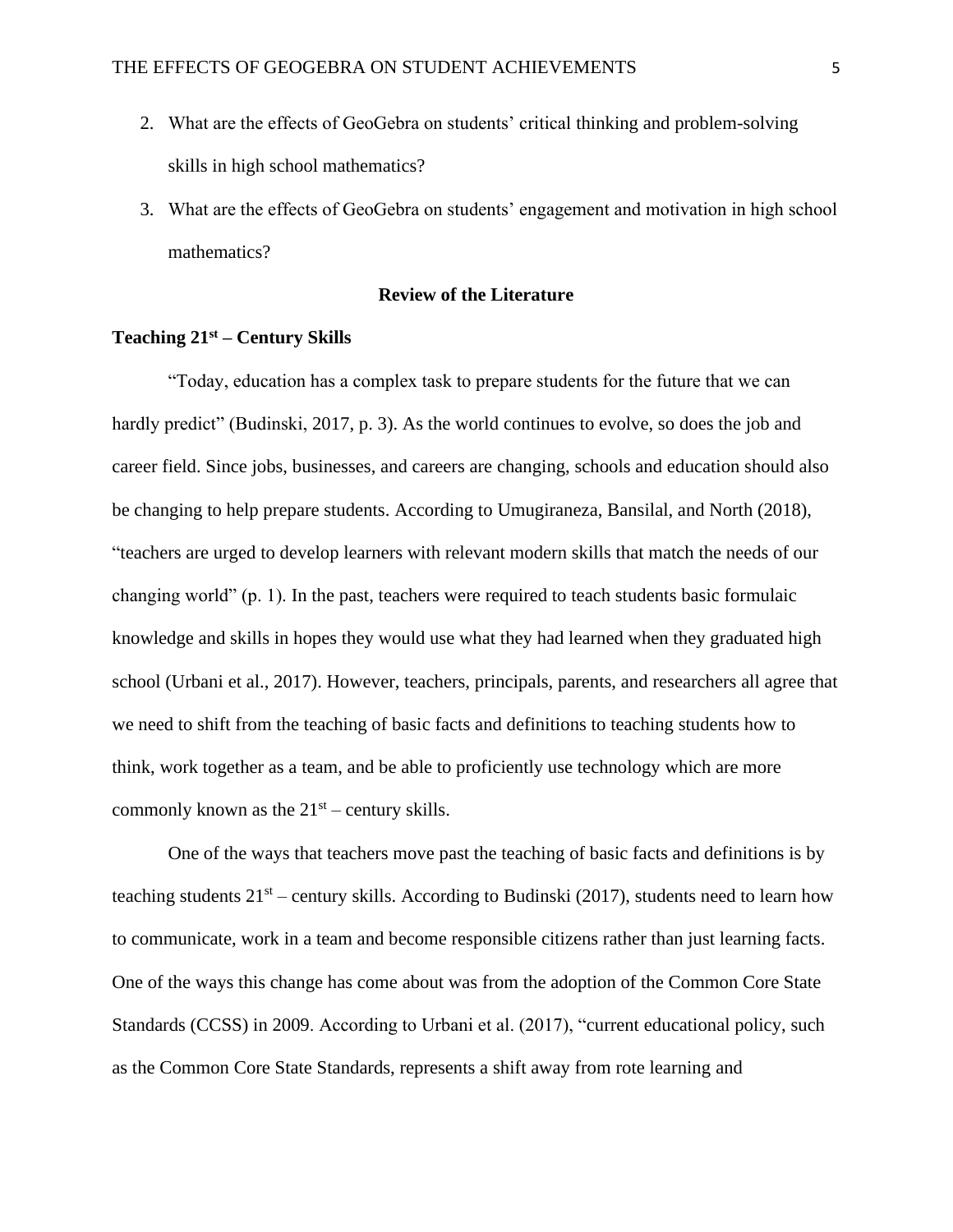memorization of facts to the development of the  $21<sup>st</sup>$  – century skills of creativity, critical thinking, communication, collaboration, and information, media, and technology skills" (p. 27). The Common Core State Standards put an emphasis on both English language arts and mathematics, but the standards can also be transferred towards other subjects like science and history and many others. Urbani et al. (2017) goes on to explain that when teachers read the standards, the elements of creativity, critical thinking, collaboration, and the use of technology are all explicitly stated within the literacy and mathematics standards. Therefore, from the Common Core State Standards, teachers are now required to go beyond the learning of basic facts and definitions to instead teach students how to critically think, communicate with each other, and use technology appropriately which are also known as the  $21<sup>st</sup>$  – century skills.

One of the more growing concerns within teaching the  $21<sup>st</sup>$  – century skills is teaching students how to use technology and how to use technology appropriately in different school settings and classes. Recently, school districts have started going one  $-$  to  $-$  one where every student and teacher is either given a laptop or a tablet that may be used in the classroom. Since most schools are going one – to – one, teachers need to learn what technology programs will work best for their classes and classrooms. Once teachers determine technology resources that work best for them and their students, the teachers will need to learn how to use them so that they may be properly implemented.

#### **GeoGebra**

Since technology is an important aspect of the  $21<sup>st</sup>$  – century skills, it is important to find technology resources that can be used within different content areas. In mathematics, one of the most impactful technology resources is called GeoGebra. According to Hähkiöniemi and Leppäaho (2012), GeoGebra is a technology program that connects geometry, algebra, and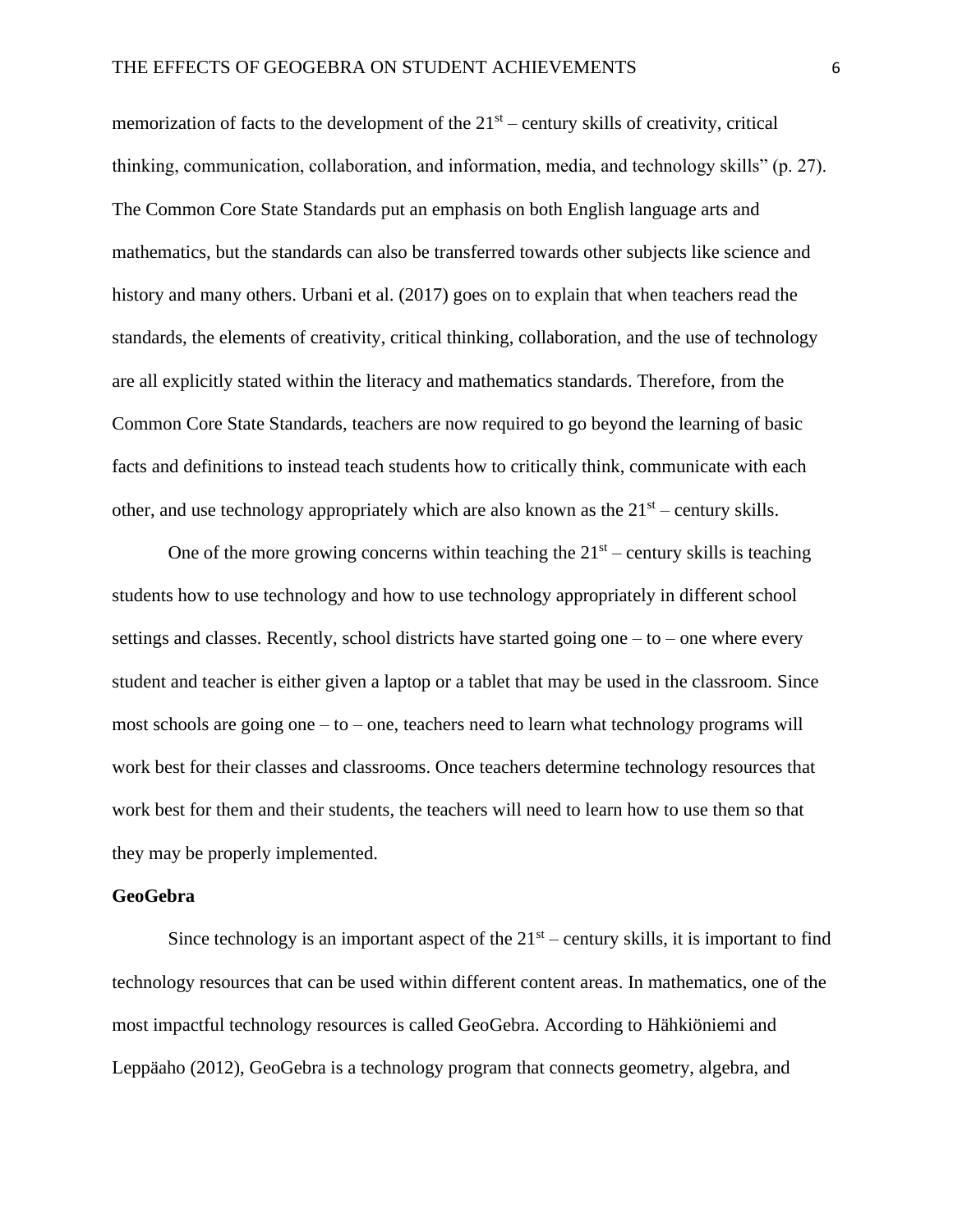calculus into one dynamic software. This dynamic software can be used either on a computer, tablet, or a phone. In addition, GeoGebra is available in both a downloadable version or a "web" version that are both free for anyone to use (Kovács, Recio, & Vélez, 2018). According to the same researchers, the downloadable version of GeoGebra may have faster speeds when students and teachers are creating their own applets, but the "web" version is quicker to access and use right away (Kovács et al., 2018). Depending on the technology devices and preferences by the teacher and students, one version may work better for them.

GeoGebra also allows teachers to either create their own applets or teachers can use what other teachers have already created. For example, GeoGebra has millions of free applets on their website (www.geogebra.org) that other teachers have already created, uploaded to their account, and shared publicly to the rest of the world (Kovács et al., 2018). Teachers who are new to GeoGebra may find it easiest to use what other teachers have already created because of the complexity of the dynamic software. Once teachers and students start to become comfortable in their abilities with GeoGebra, they can create their own applets that can be shared with their colleagues or to GeoGebra's wiki page (Andresen & Misfeldt, 2010). At the same time, most teachers may want to create or find GeoGebra applets that are already created before each lesson for their students to use (Hähkiöniemi & Leppäaho, 2012). Andresen and Misfeldt (2010) agree that "teachers must be able to use the tool for problem solving and modelling him/herself" (p. 170). The best way for teachers to feel confident in their abilities to use GeoGebra is by having prepared GeoGebra applets before they are ready to teach the lesson.

Finally, since GeoGebra is one of the most dynamic mathematical software's available, there are several ways that it can be used by teachers in the classroom. According to Budinski (2017), the most common ways to use GeoGebra is through demonstration, exploration or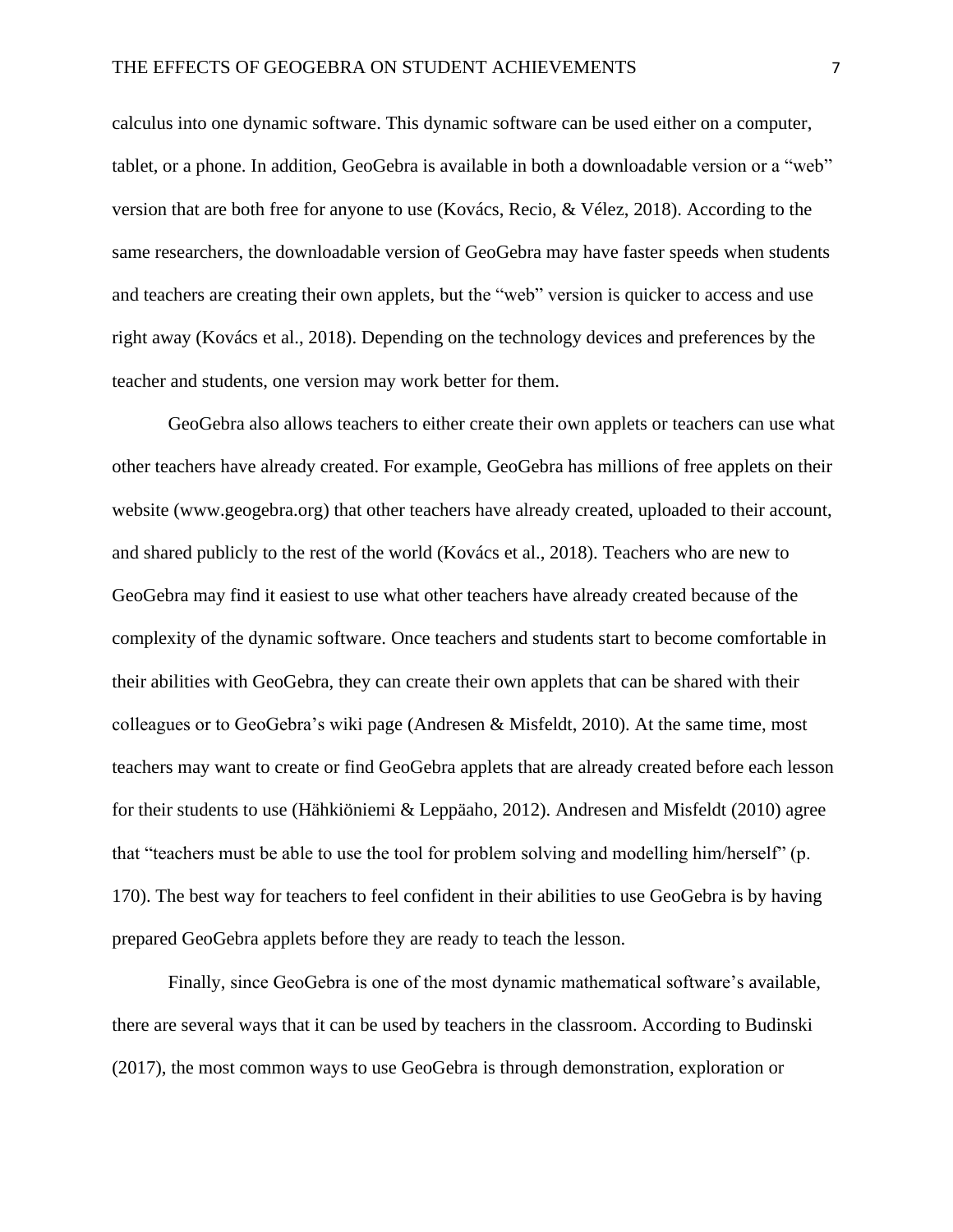modelling, experimental work and creation. Most researchers have found that the best way to use GeoGebra is through investigation and exploration methods. For example, researchers like Hähkiöniemi and Leppäaho (2012) used GeoGebra to teach prospective math teachers how to utilize technology in the classroom. These researchers had the prospective math teachers investigate the relationship between a graph and the equation of the graph. Hähkiöniemi and Leppäaho (2012) both stated that the students using GeoGebra "can investigate connections by dragging points on a graph to see how the corresponding algebraic formula changes dynamically" (p. 46).

Budinski (2017) also used an investigative approach when using GeoGebra. He went on to explain that "GeoGebra's options provide quick exploration of basic mathematical concepts which are integrated in complex calculations and constructions" (Budinski, 2017, p. 149). In GeoGebra, teachers can create sliders that allow students to drag them and makes the graph or visual image move in some way. Students are also able to drag points to change the shape of images to explore the mathematical concepts that are taking place. Using GeoGebra as an exploration and investigation tool allows teachers to teach differently and it also allows students to think differently.

## **GeoGebra on Critical Thinking**

**Traditional teaching vs. facilitator.** Mathematics and mathematics teachers have always been under fire about their teaching practices and how to teach mathematics in a way that keeps students engaged, make them use problem solving and critical thinking skills, and to show how mathematics can be useful after high school. In fact, one of the most common questions for students to ask a mathematics teacher is, "When are we ever going to use this?" This question forces mathematics teachers to reflect on their teaching styles and practices. Often, mathematics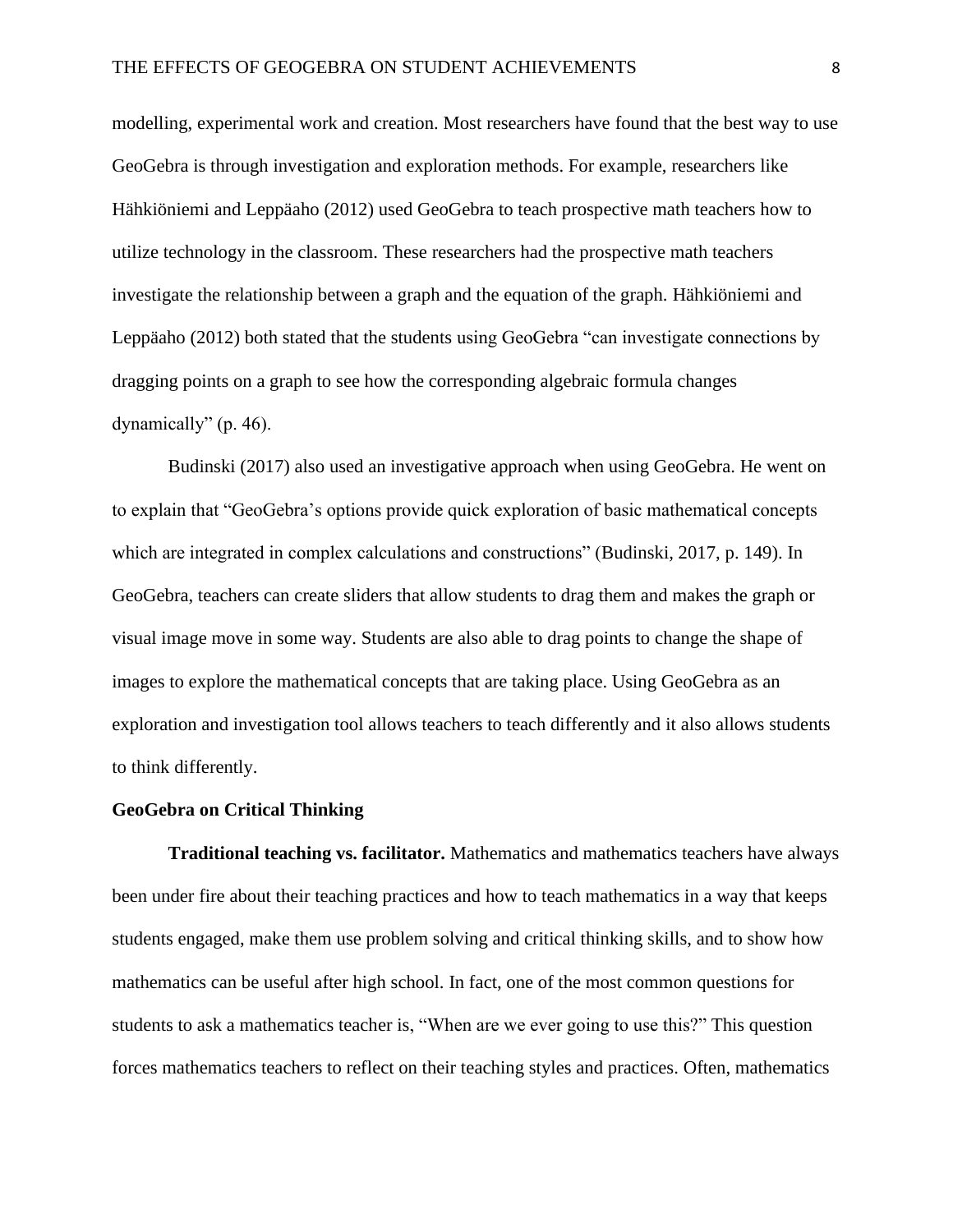teachers can be found using the traditional role of teaching through lecture. Teachers tell the students what they need to know, the students do some example problems in class, and then they get a homework assignment that they do for the next day. According to Martinez and McGrath (2014), "education leaders, principals, teachers, policy makers and researchers increasingly agree that the traditional role of the teacher must change" (p. 41). Instead of acting as the authority figure in the classroom telling students what they need to know, mathematics teachers need to start taking on a different role where they act as facilitators of knowledge.

Martinez and McGrath (2014) agree that teachers should instead act as facilitators of learning rather than use the traditional style of lecturing. Both researchers stated, "as facilitators, teachers become learning strategists who constantly plan ways to enable students to master complex content knowledge and develop their critical thinking, problem-solving, communication, and collaboration skills" (Martinez & McGrath, 2014, p. 42). Instead of lecturing students, the teachers are creating activities and assignments for students that make them think critically and make them practice their communication and collaboration skills with each other. Finally, when teachers act as facilitators, they force their students to take more responsibility for their own learning (Martinez & McGrath, 2014). Students are no longer memorizing facts and definitions to regurgitate back on a test. Instead, students are crafting their own knowledge through their own research, critical thinking, and problem-solving skills.

**Teacher training.** One of the major issues of reversing the role of the teaching from traditional role to more as a facilitator, is that teachers do not know how to teach this way. Teachers usually go back to the ways that they were taught in school which was usually done through lecturing. For teachers to become facilitators to get students to critically think, they must have the proper training through workshops and professional development opportunities. In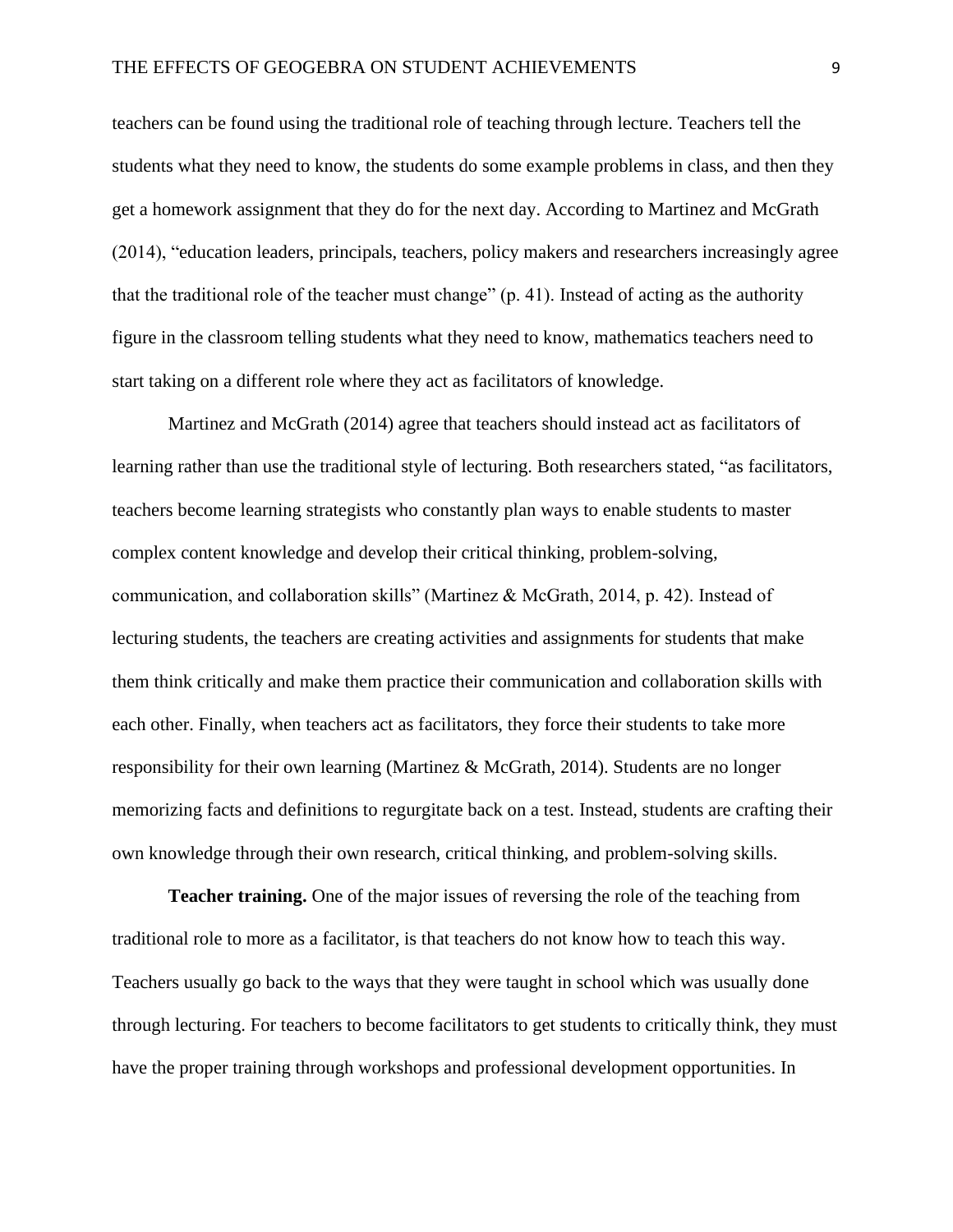addition, teachers and students in most schools have all been equipped with computers or a tablet that they do not know how or when to use either. Researchers like Khalil, Sultana, and Khalil. (2017) argue that teachers need to have the proper skills and competencies to proficiently integrate technology. In fact, most teachers will try to use technology and say that they are now teaching as facilitators. According to Martinez and McGrath (2014), "teacher roles won't change by simply booting up and connecting to the internet" (p. 42). Teachers will need to learn how to use technology in a way that helps them act as facilitators. Even though it will not be easy, "teaching can be learned, and teachers should be a part of scholarly community" (Khalil et al., 2017, p. 84).

Given the fact that teachers need to learn how to teach as facilitators that make students critically think and how to use technology effectively, teachers need to be given the chance to learn through professional development opportunities and teacher training sessions. According to Andresen and Misfeldt (2010), they had the privilege of training teachers how to use GeoGebra through a teacher training session. The researchers met with a private school (K- fifth grade) with 12 teachers. The training session lasted a total of thirty hours and the training sessions were aimed at training teachers how to use GeoGebra through the schools' shared vision of teaching mathematics. During the workshop, teachers were able to play with GeoGebra and had informal talks and discussions about teaching and GeoGebra. By the end of the workshop, teachers thought it was a productive amount of time where they were able to discuss both theory and practice. Therefore, for teachers to effectively use technology in a way that makes them facilitators of knowledge, teachers must attend trainings, workshops, and professional development opportunities.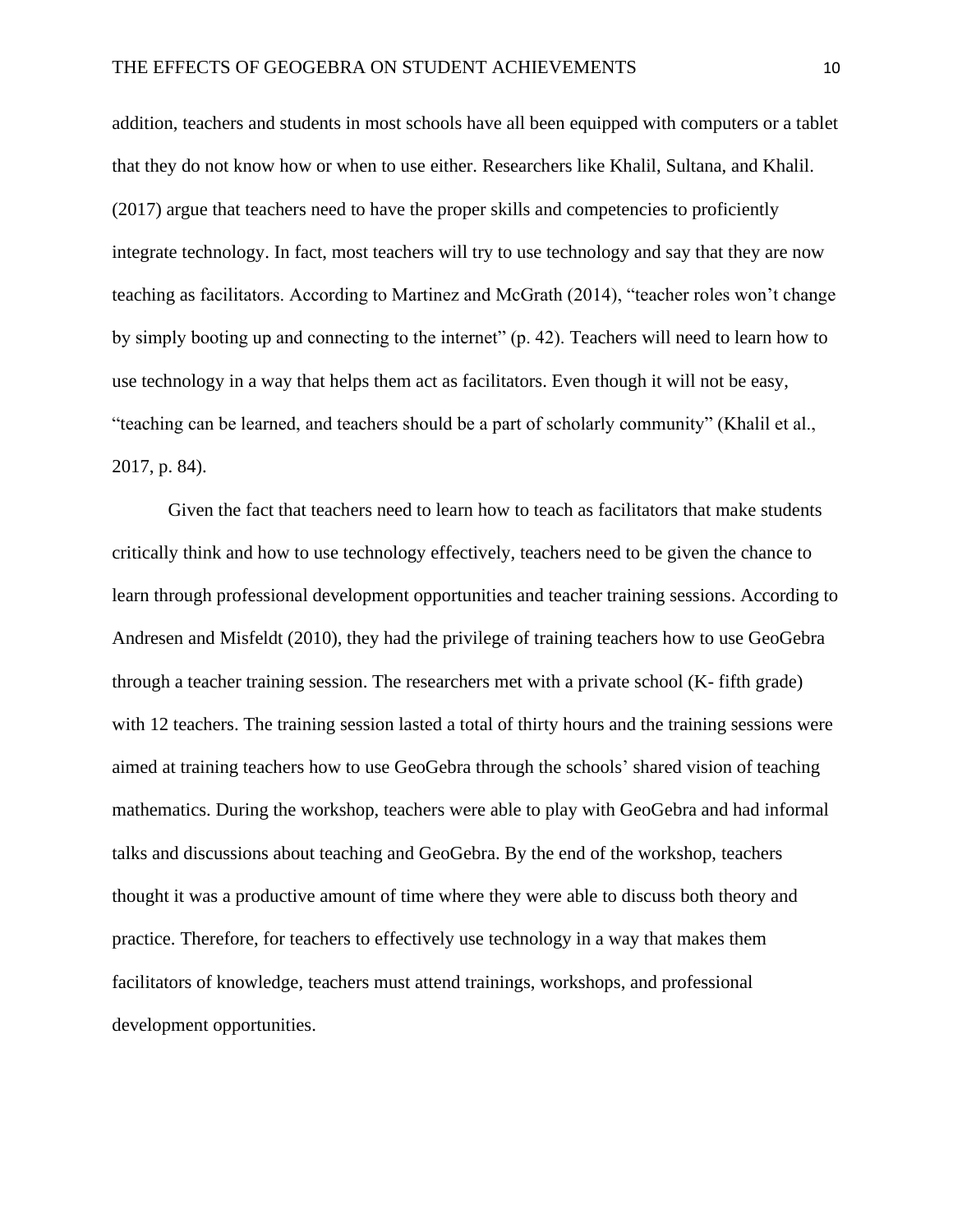**Facilitating with GeoGebra.** But how is GeoGebra best used? Researchers like Bozkurt and Ruthven (2017) had the privilege of examining how a teacher (Chris) was able to use GeoGebra effectively in his classroom. Chris used GeoGebra in a way that allowed his students to explore the mathematical concepts. He prepared GeoGebra files beforehand for students to use in each lesson because GeoGebra is a very complex software that can be difficult to understand how to use. During the very first lesson, Chris demonstrated how to use GeoGebra to his students. He showed the students how to open GeoGebra, where to find the applets that he had already created, where the Toolbar and Toolbox was located, and some of the basic functions built into the software. He even showed the students how to drag objects in GeoGebra to show the students how to manipulate shapes and graphs.

Once he had demonstrated how to use GeoGebra to his students, he could then go into the lessons that he prepared which was on the unit of transformations. The researchers noted that Chris's lessons could be broken down into three phases. The first phase was where he introduced the lesson to the entire class. During this phase, Chris would demonstrate the GeoGebra applet on his interactive whiteboard and he would give the students any information on what he expected his students to do. During the second phase, students went on their computers and worked with the prepared files that Chris had made. The students would use the GeoGebra applets to explore the mathematical concepts of transformations while Chris would walk around the classroom to guide the students in what they were doing. During this phase, Chris encouraged his students to work in groups and to make conjectures about what they thought was true. Once they wrote down their conjectures, Chris had the students test them. The last phase of each lesson was where Chris brought the class back together as a whole. Chris wanted to connect each groups' independent work and connect their conjectures to the main objectives of the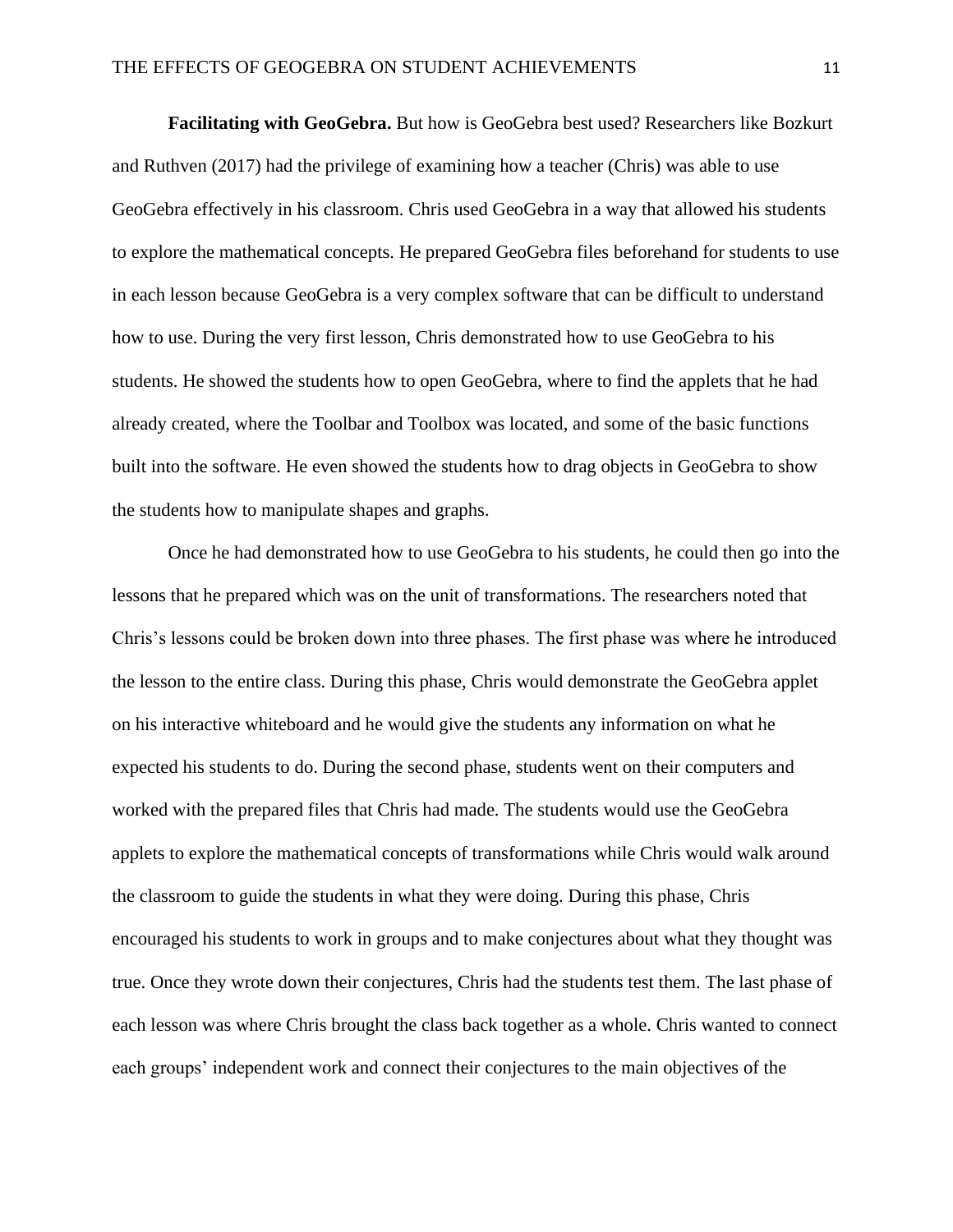lesson. He usually did this by having students share their experiences and conjectures with the rest of the class. Through this method, Chris found that students were able to develop their critical thinking skills, problem-solving skills, and promote communication and collaboration using GeoGebra.

## **GeoGebra on Engagement**

Students are all created differently. Some students will enjoy learning mathematics while other students will not. Several researchers found that working with GeoGebra helped motivate students learning of mathematics. First, Chehlarova and Chehlarova (2014), found that students who worked with the dynamic software GeoGebra were more engaged and motivated in learning mathematical theories and applications. In fact, Chehlarova and Chehlarova (2014) mainly focused on students that were interested in learning about art. The researchers took regular pictures of students to help motivate students in learning mathematics. One method the researchers used was attaching the pictures to the graph of a function. The students could then use a slider to move the picture along the graph of the function. In addition, the researchers had students use pictures to explain the concept of transformations. The students were able to dilate the picture to make it bigger or smaller along with translating, rotating, or reflecting the picture. By the end of the experience, the researchers concluded that the students who were interested in art where more motivated when they could use GeoGebra to explain mathematical concepts. Furthermore, the researchers found that these students usually went above and beyond the requirements of most students when they could use technology like GeoGebra (Chehlarova & Chehlarova, 2014).

López (2011) also found students were more motivated in learning mathematics when they could use GeoGebra. The researcher used GeoGebra to explain the points of concurrency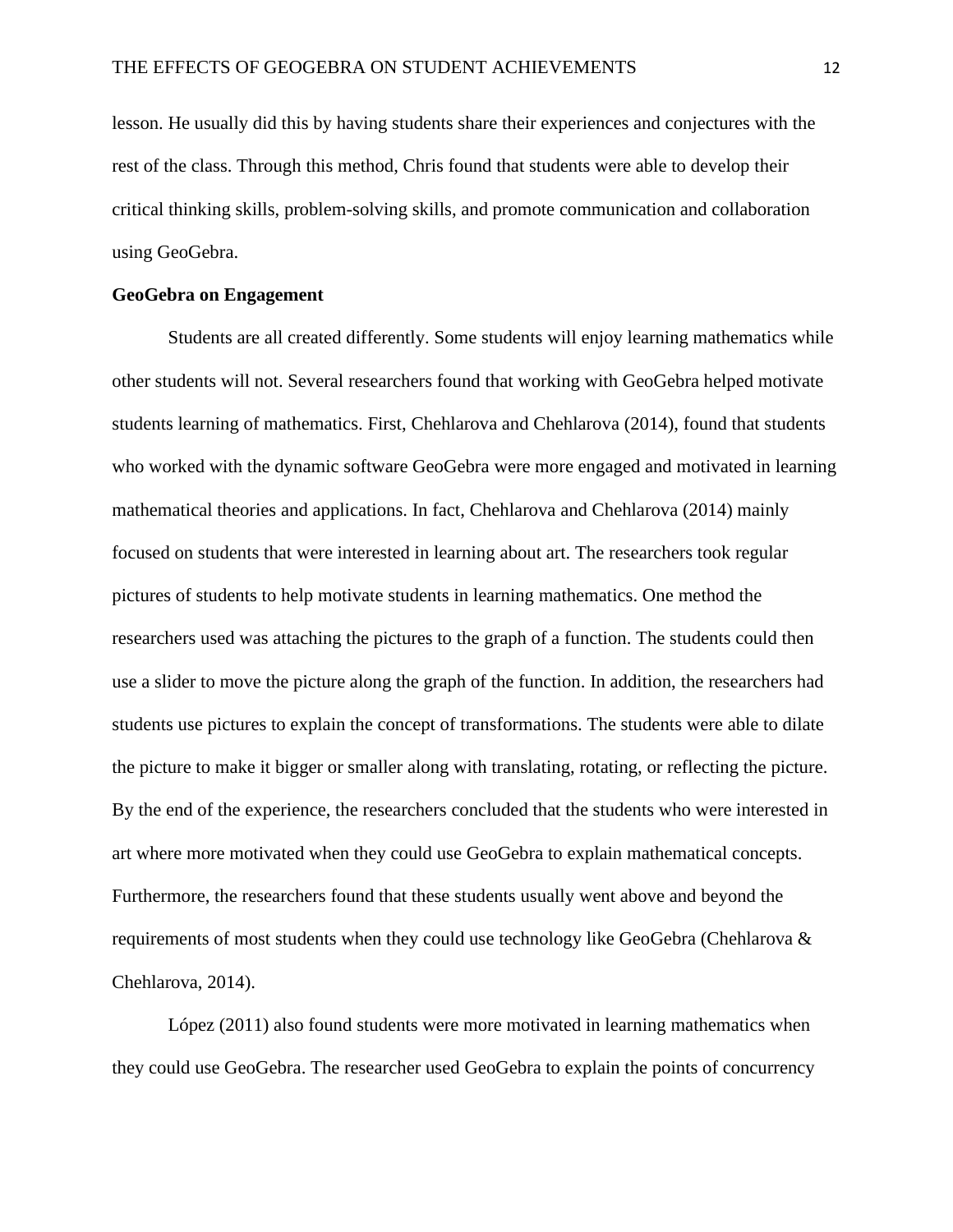(Circumcenter, Incenter, Centroid, and Orthocenter) in geometry lessons. At the end of the experience, the researcher had the students fill out a survey to get the students perspective on GeoGebra. From the survey, the researcher discovered that 88% of the students did not find working with GeoGebra to be boring (López, 2011). In addition, the students had said that they were interested in GeoGebra because it "helped resolve doubts about mathematical concepts that were already given" (López, 2011, p. 188).

Finally, Zengin and Tatar (2017) also found GeoGebra to help motivate students in learning mathematics. The researchers wanted to determine whether GeoGebra would increase students' attention and interest in learning mathematics. To determine this information, the researchers collected data through qualitative analysis methods of questionnaires. Two of seven students stated that GeoGebra increased their interest and their motivation in learning mathematics. The students had said, "the combination of dynamic mathematics software and cooperative learning increased my interest and motivation" (Zengin & Tatar, 2017, p. 80). At the same time, another student had stated, "it is an enjoyable learning technique in which we listen and implement without getting bored" (Zengin & Tatar, 2017, p. 80). Given the amount of research from the articles, it can be concluded that using GeoGebra can increase engagement and motivation in learning mathematics.

## **GeoGebra on Student Achievement**

There have been researchers that have also reported GeoGebra having positive effects on students' achievements and understanding in mathematics. First, Zengin and Tatar (2017) both had positive findings on students' abilities and achievements when they used GeoGebra to teach quadratic functions. The researchers had 61 high school students participate in the study. In total, 44 of the students were in the experimental group where students could use GeoGebra while 17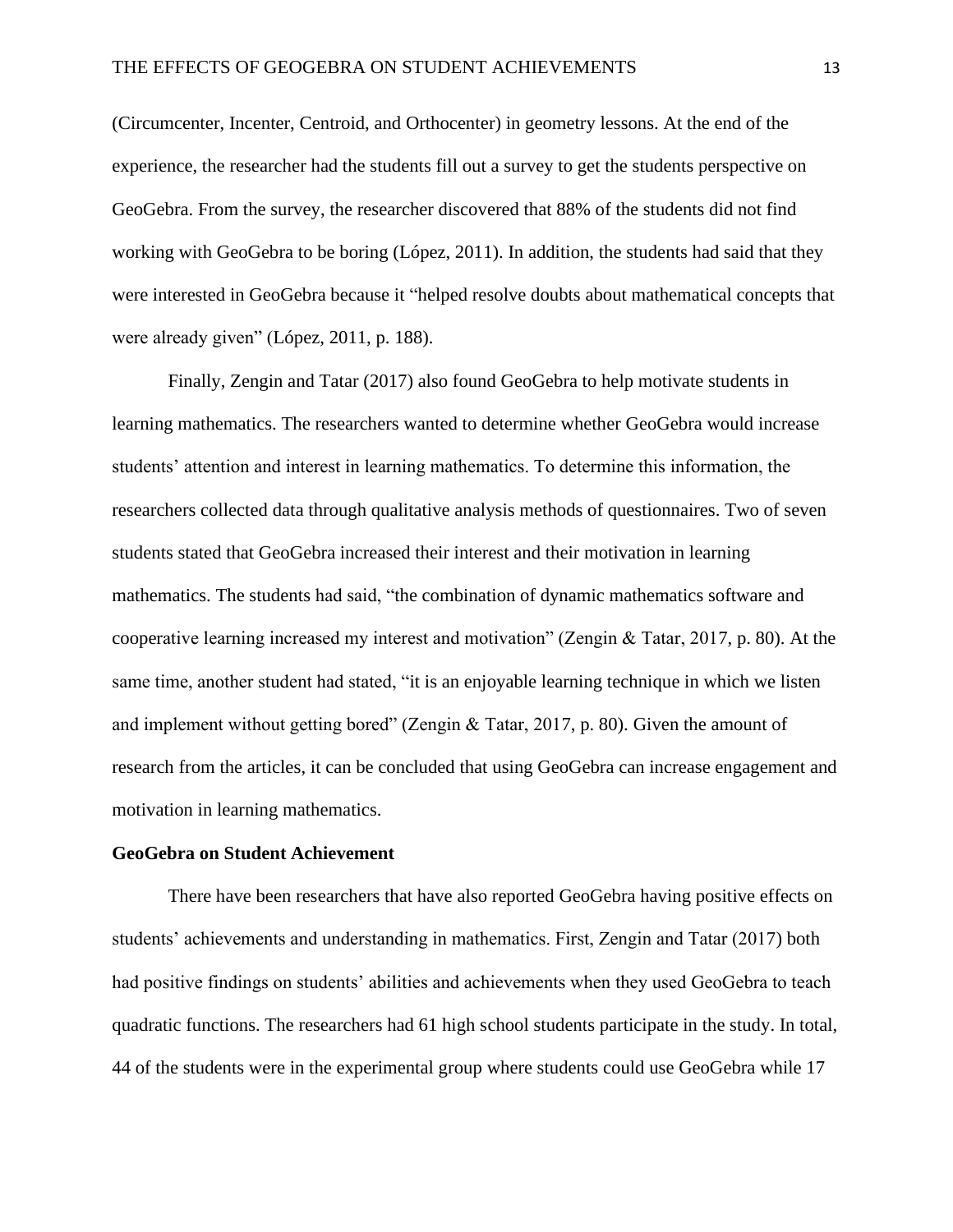of the students were placed in the control group in which traditional learning methods were used. The researchers used both quantitative and qualitative approaches to collect data on student achievements. To collect quantitative data, the researchers had both the experimental and control groups take a pre-test and a post-test that were identical. The students who were in the experimental group and the control group scored very similar to each other in the pre-test. The average score for the experimental group was 18.92 and the average score of the control group was 18.03 (Zengin & Tatar, 2017). However, the results were much different for the post test. The experimental group had an average score of 22.26 while the average score of the control group was 14.29 (Zengin & Tatar, 2017). Therefore, the researchers concluded that students who learned through cooperative learning methods with the support of GeoGebra increased student achievements.

At the same time, Zengin and Tatar (2017) also had students fill out questionnaires to get the students' perspective on using GeoGebra in relationship to their achievements and understanding. From the questionnaire, both researchers were able to conclude that GeoGebra helped promote better understanding, by enabling students to visualize the course which increased retention. In fact, 15 students stated in the questionnaire that GeoGebra helped them understand the mathematical concepts better (Zengin  $&$  Tatar, 2017). Fourteen students also said that the software helped them visualize the concept of quadratics and that the material was much more concrete (Zengin & Tatar, 2017). To help the students visualize the concepts of quadratic functions, they were given a GeoGebra applet that contained a quadratic function in standard form  $(f(x) = ax^2 + bx + c)$  and three sliders that changed the values of *a*, *b*, and *c*. Students were also given guided questions and asked to explain how each slider affected the graph of the parent function. When students moved the slider, they could visually see how each value effected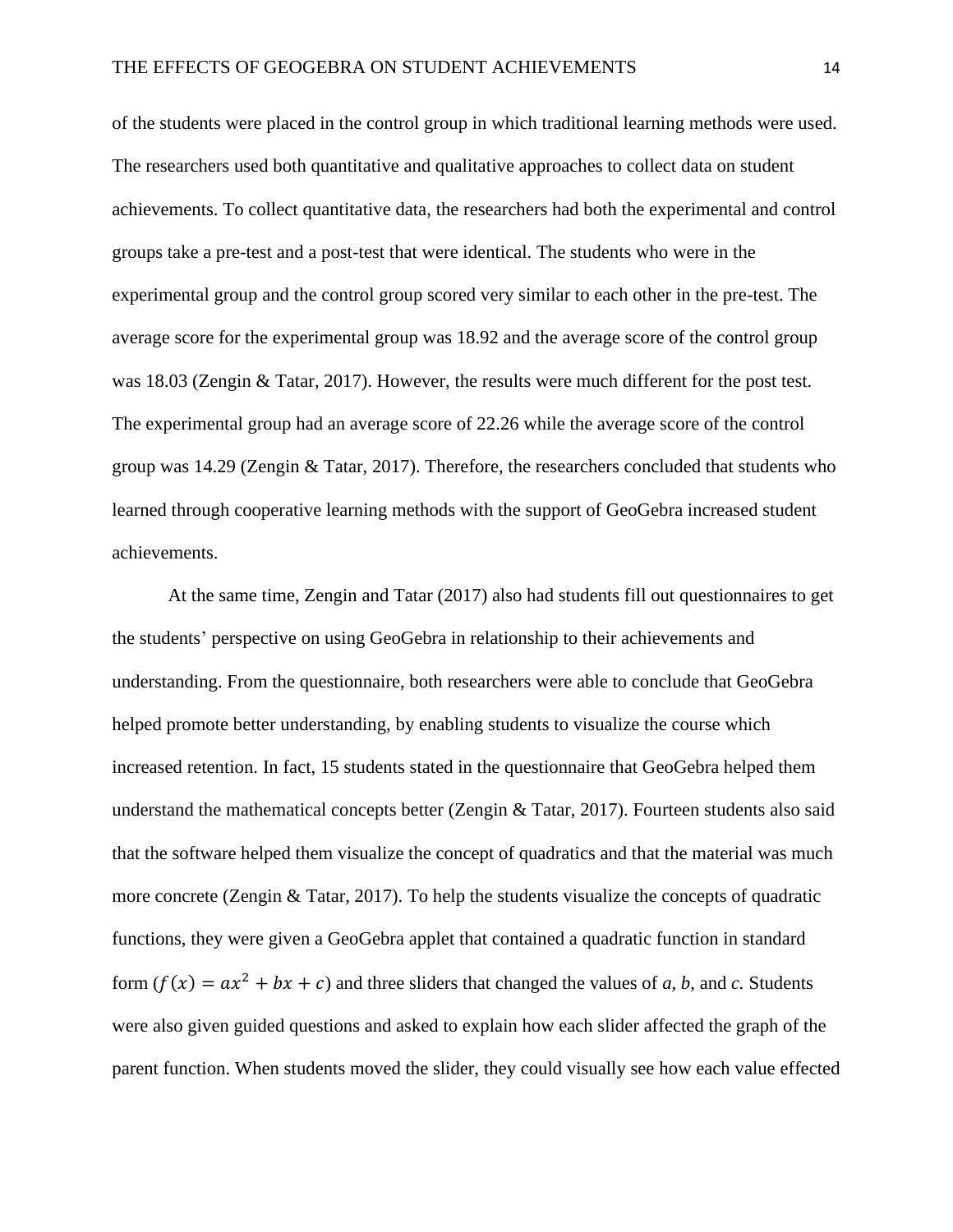the graph of a quadratic function. Finally, 13 students stated that GeoGebra helped the students retain the information because it was much more hands-on learning (Zengin & Tatar, 2017). Instead of the teacher telling the students exactly what each value did to the quadratic function, students got hands-on experiences by moving sliders to manipulate the quadratic functions.

Other researchers like Richardson and Koyunkaya (2017) also tried to determine the effects of GeoGebra on students' achievements and understanding. These researchers focused on students' understanding on the definitions of angles. To start, the researchers had three students share their definition of what they thought an angle was. The most common responses from the students were classifying angles based on degrees or the students would draw an angle, but they could not explain why their drawings were angles. All the did was point at the picture. After working with GeoGebra, the students' definitions of angles had changed. For example, Student 1 had two different definitions from the experience. The student's initial definition was drawing two lines and then saying it was an angle. After working with GeoGebra, the same student said that an angle is two-line segments that rotate. This was just one example of three that was reported. Once the researchers collected the data from the students, they concluded that students were able to improve the students' mathematical development when they were given the opportunity to manipulate objects in a dynamic software like GeoGebra.

Finally, Hutkemri and Akmar (2016) found GeoGebra to help student achievements. Both researchers decided to focus on students' conceptual knowledge and procedural knowledge to gage students understanding and achievements in calculus. To begin the study, the researchers first defined conceptual knowledge, procedural knowledge, and academic achievement. First, conceptual knowledge was defined as "knowledge that is rich with relations and knowledge about concepts or principles" (Hutkemri & Akmar, 2016, p. 155). On the other hand, Hutkemri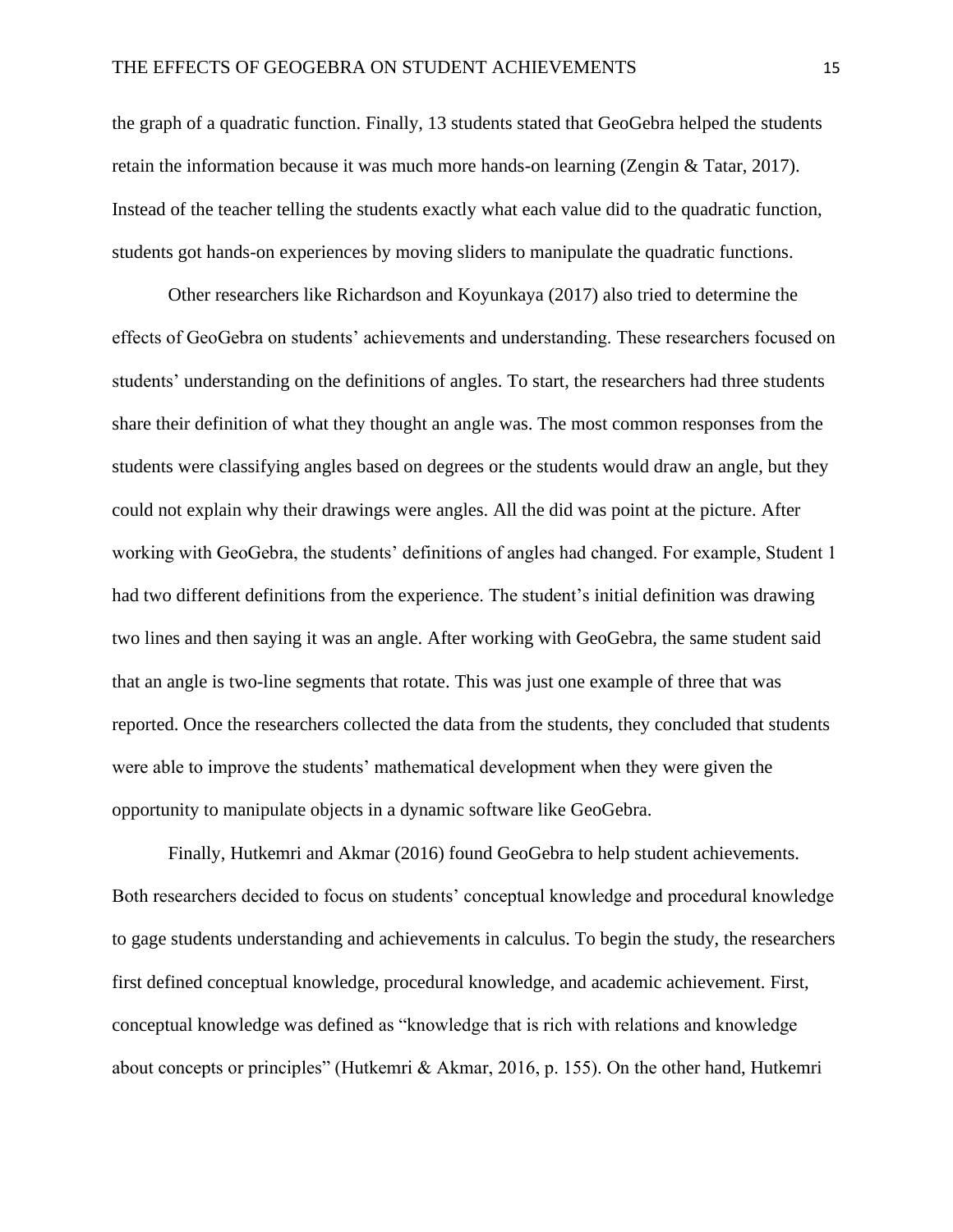and Akmar (2016) defined procedural knowledge as "understanding that involves numerous facts and definitions" (p. 155). Finally, academic achievement was defined as the students' ability to learn subjects at school. After defining these three areas, the researchers wanted to determine whether GeoGebra was effective in helping students in their conceptual, procedural, and academic knowledge.

During Hutkemri and Akmar (2016) study, the researchers had a total of 284 students. Of those students, 136 were placed in the experimental group where they would use GeoGebra to learn the concept of limits while 148 students were placed in the control group and were using traditional styles of teaching. The researchers found that students who used GeoGebra showed a stronger increase in students' conceptual and procedural knowledge which affected the students' academic achievements. It was also noted that the students who used GeoGebra obtained more conceptual knowledge while the students who received the traditional style of teaching received more procedural knowledge. However, both conceptual and procedural knowledge is important for students to gain better understanding in their academic achievements. Therefore, from the researchers, it can be noted that GeoGebra helped students in the achievements and understanding of mathematics.

## **Methods**

## **Participants**

For this research project, geometry students from the second semester of the 2018 school year and the second semester of 2019 school year were used to collect data. Therefore, two different groups of students were used to collect data. The students in 2018 were never exposed to the dynamic software of GeoGebra. This group of students will be considered the control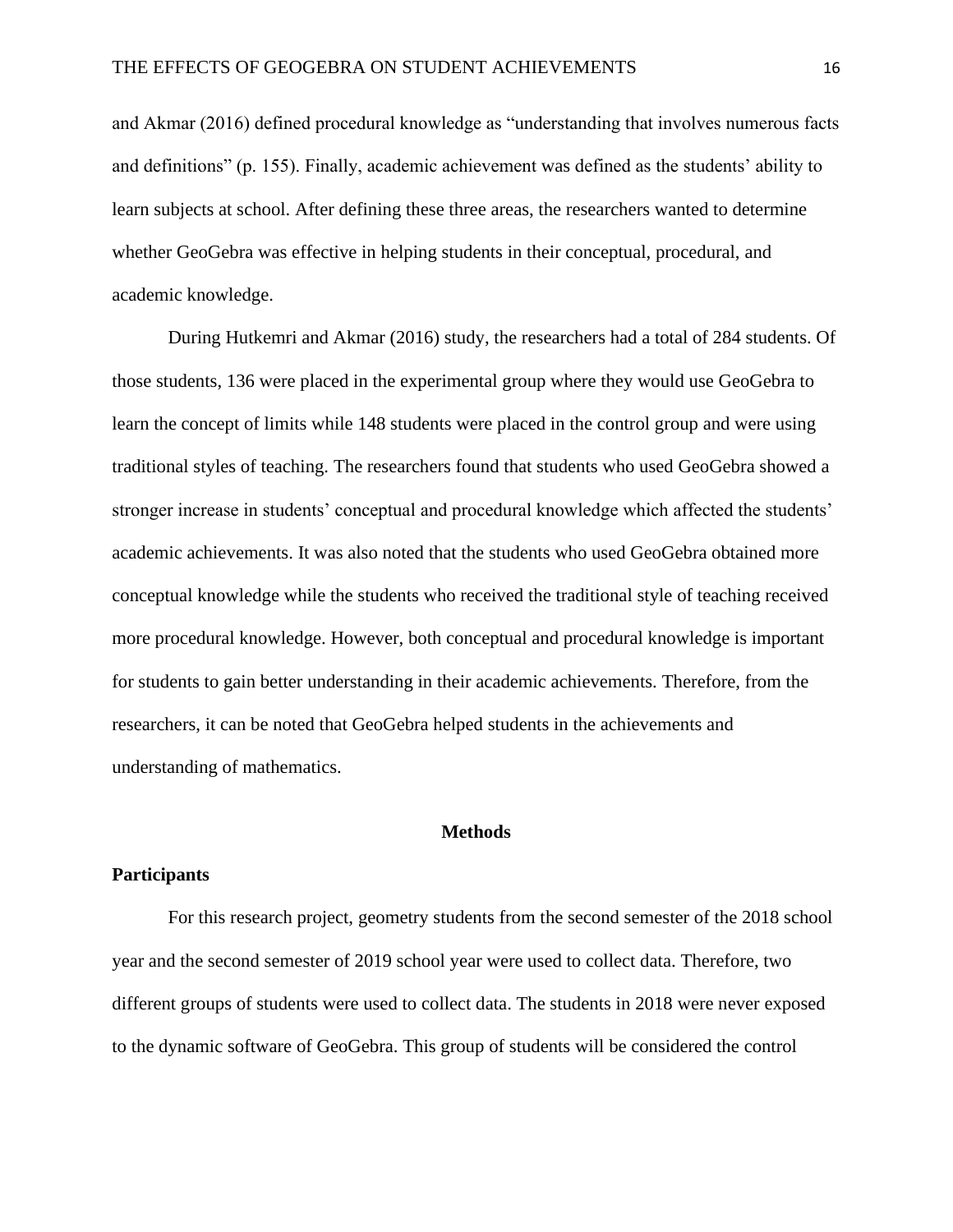group. In 2019, the students used GeoGebra for several different lessons. Therefore, the 2019 group of students will be considered the experimental group.

At the same time, in this school district, the geometry class has a mix of different students and abilities. Geometry is technically a sophomore level class at the high school, but depending on the abilities of the students, they can take geometry when they are either a freshman, sophomore, junior, or senior. Students who take geometry their freshman year have skipped their eighth-grade year of mathematics and went straight into algebra 1 in eighth grade. Students who take geometry their sophomore year are on the normal track of mathematics. Finally, junior and senior students are ones that usually struggle with mathematics, are retaking the class over again, or they are in the English language learners (ELL) program or special education department.

In the control group, there were a total of 67 students that took geometry. Of those 67 students, 39 were males and 28 students were females. In addition, there were 24 freshman, 42 sophomores, one junior, and no seniors. Finally, three students were in the special education department and none of the students were in the ELL program. On the other hand, the experimental group of students consisted of 70 total students. Of those students, 35 students were males and 35 students were females. In addition, 31 students were freshman, 36 students were sophomores, two were juniors, and there was one senior. Finally, there were three special education students and four students were in the ELL program. Overall, the total number of students were about the same between the two groups except there were more freshman and ELL students in the experimental group than the control group.

#### **Learning to Use GeoGebra**

Before data could be collected, it was required to go through specific trainings on how to use GeoGebra before it could be implemented into any lessons. As stated by the literature review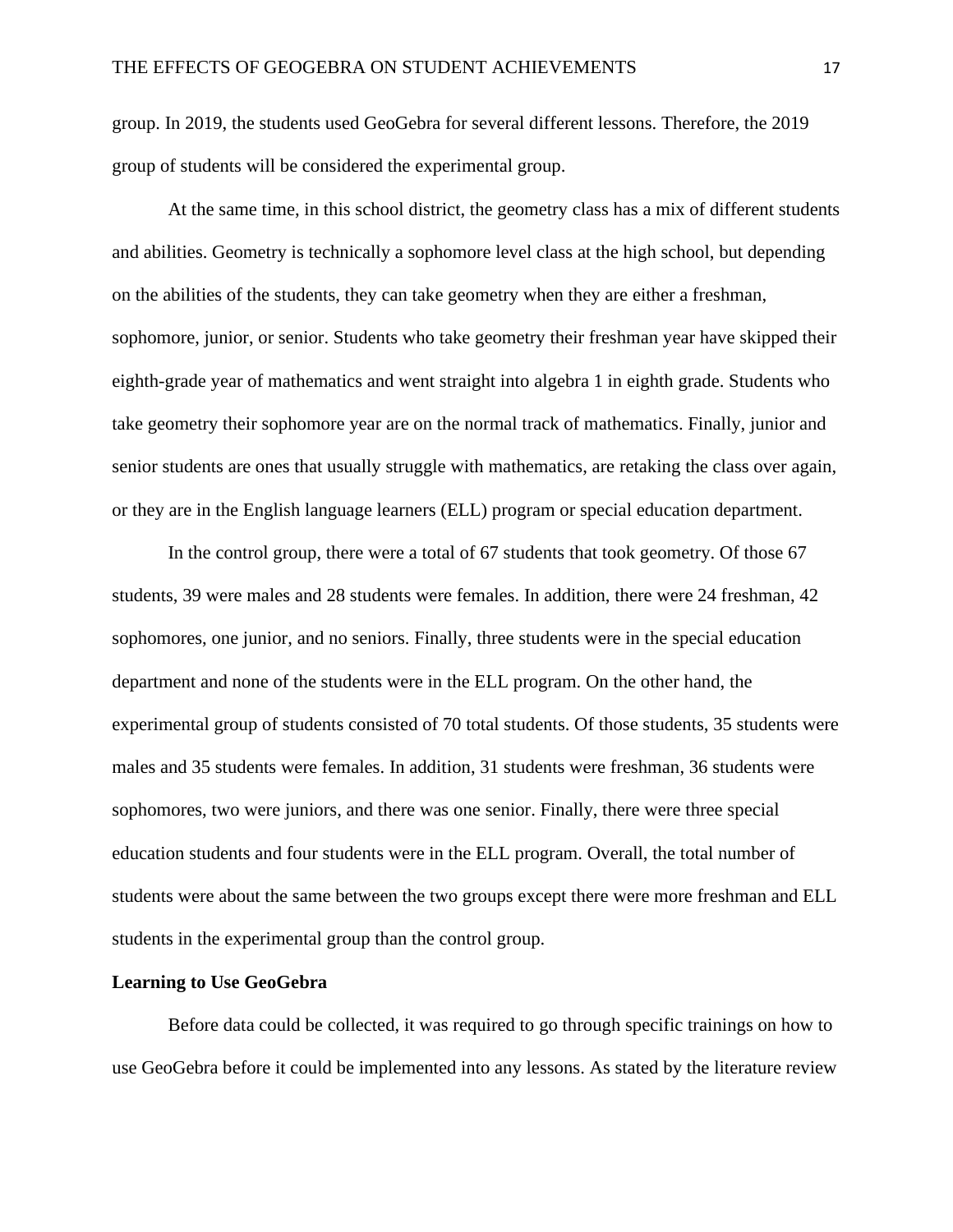by researchers like Khalil et al. (2017) and Andresen and Misfeldt (2010), teachers need to learn how to use GeoGebra in a way that helps the teacher become more of the facilitator rather than using lecture to teach. For this research project, pre-made GeoGebra applets that were created by other teachers were used at first by the teacher and students. However, as time progressed, GeoGebra applets were created by the teacher that were structured to fit closer to this geometry class. Geometry can be taught and explained differently depending on the teacher, resources, and textbook that is given to them. Therefore, it was more beneficial to have GeoGebra applets that were created by the teacher to implement into this research project.

When learning how to create GeoGebra applets, it was best to use what other teachers had already created. GeoGebra applets made by other teachers were downloaded from GeoGebra's website to the computer and then recreated from scratch to learn how to use the dynamic software. Two of the most impactful pieces of GeoGebra that were used in all of the GeoGebra applets were the slider and the check boxes. The slider allows students and teachers to slide a point across a segment which would then move the shape, points, and lines, in the applet. In addition, the check boxes allowed students to view or hide objects by just the click of the button.

After learning how to use GeoGebra, the students were then able to use GeoGebra in the classroom. The teacher used the three-phase system like Chris used to incorporate GeoGebra into the geometry lessons (Bozkurt and Ruthven, 2017). GeoGebra applets were created before the lessons and then they were uploaded to OneNote Class Notebook. OneNote was were the students could find online notes, videos, assignments, and other resources like GeoGebra for geometry. During class, the students were given an introduction of the lesson. The objectives were stated, and the students were given basic instructions of what to do with the GeoGebra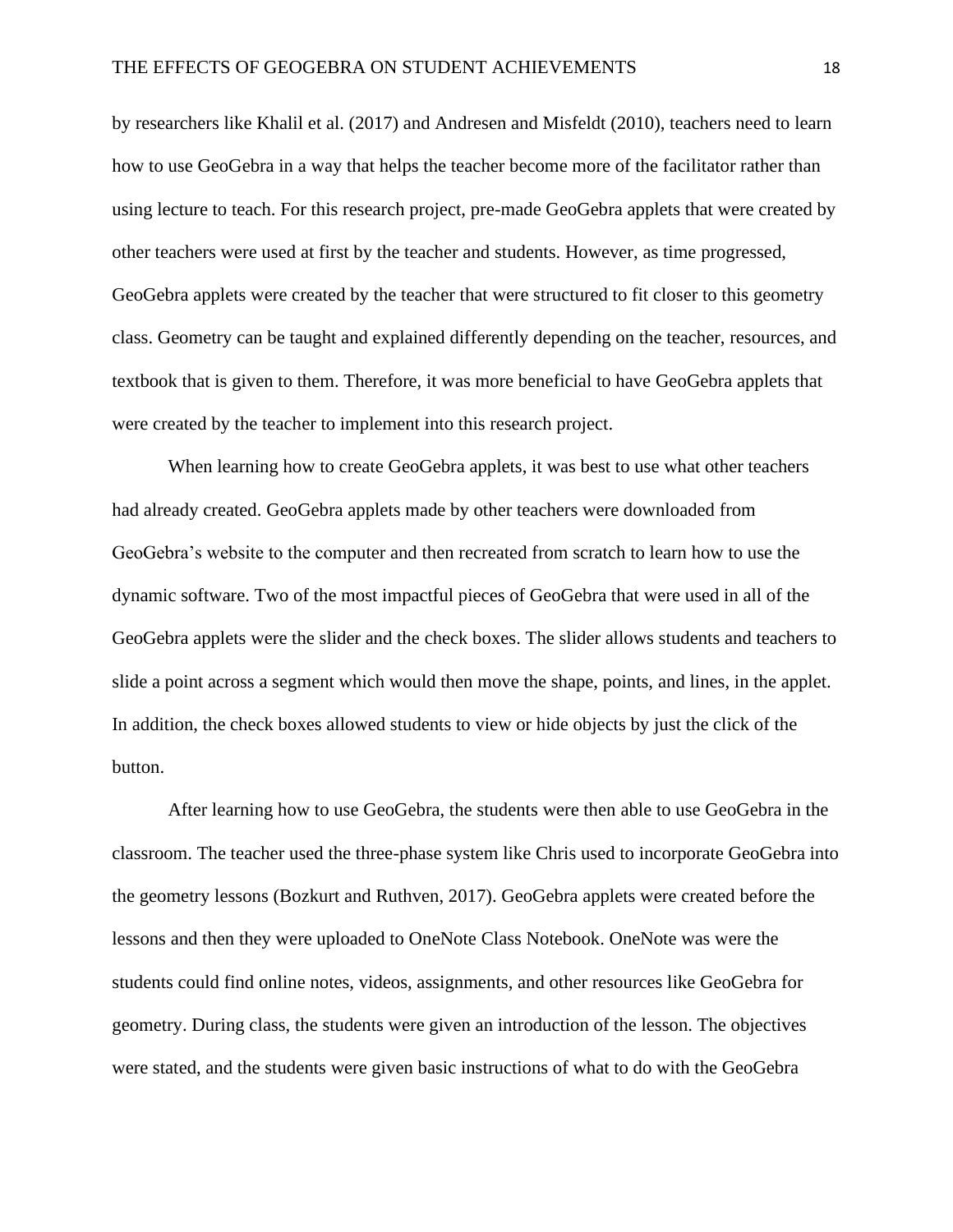applets from the teacher as they were displayed on the interactive whiteboard. After the instructions, students went to their laptops and used the GeoGebra applets to come up with their own thoughts and conjectures from what they observed. Students were encouraged to work in pairs or small groups to have conversations and to collaborate with each other. Once students were given the chance to come up with their own conjectures, students came back together as a whole class to discuss what they saw and what they thought were the important aspects of each GeoGebra applet. At the same time, the whole class discussion was a way to clarify any misconceptions the students experienced from the GeoGebra applets.

## **Data Collection**

By the end of the experience, a mixed methods approach of both quantitative and qualitative data was collected for this research. Teacher made tests and quizzes were used to collect quantitative data on student achievements and understanding. Both the experimental and control groups were given the same tests and quizzes which were worth the same amount of points. There were no altercations to any of the tests from the two years. At the same time, the students' scores were taken as an average. The averages were then compared between the two groups to determine if GeoGebra helped raise students' achievement scores and their understanding of mathematical concepts in high school geometry.

Next, observations and a survey were used to collect data on students' critical thinking/problem solving skills and engagement/motivation. Observations were mostly used to collect data on students' critical thinking and problem-solving skills. Participant observation was used because the researcher was participating in the activities that were being studied (Mills, 2018). For example, the researcher was observing the GeoGebra activities that were taking place and the researcher was also engaging in the activities with the participants. The survey was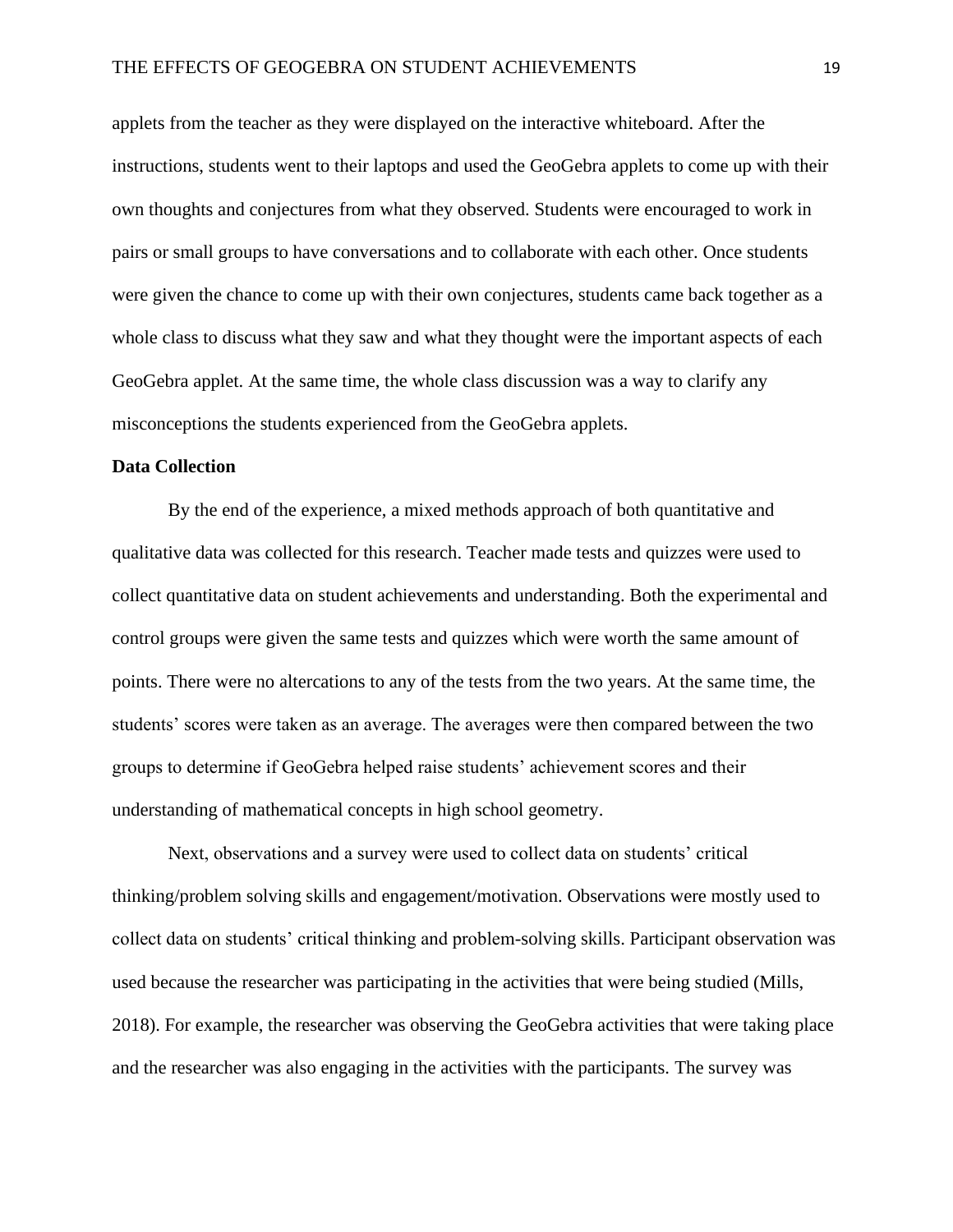mostly used to collect data on students' opinions about GeoGebra and to determine students' engagement and motivation levels in learning mathematics through technology rather than traditional roles like lecture.

## **Results**

#### **Data Analysis**

Data was collected to determine whether GeoGebra helped students in their understanding of mathematical concepts. The experimental group was the group of students who used GeoGebra while the control group used traditional learning methods like lecture and were not given the opportunity to use GeoGebra. GeoGebra was used in a total of five units for this research project. Table 1 below shows the average scores from the experimental group and the control group. The average represents the expected value of what a randomly chosen student would receive on the assessment. In addition, the last column of Table 1 represents the differences of the average percentages. A positive number represents the students who used GeoGebra had a higher average percentage than the students who did not use GeoGebra while a negative number represents the students who did not use GeoGebra had an overall higher average on the assessment.

## Table 1

| Assessment                | Experimental mean | Control mean | Difference of mean |
|---------------------------|-------------------|--------------|--------------------|
| Quiz: Parallelograms      | 79.25             | 79.30        | $-0.05$            |
| Quiz: Quadrilaterals      | 73.96             | 75.06        | $-1.10$            |
| Test: Quadrilaterals      | 83.03             | 79.68        | 3.35               |
| <b>Quiz: Trigonometry</b> | 76.35             | 75.96        | 0.39               |

#### *Experimental Group and Control Group Mean*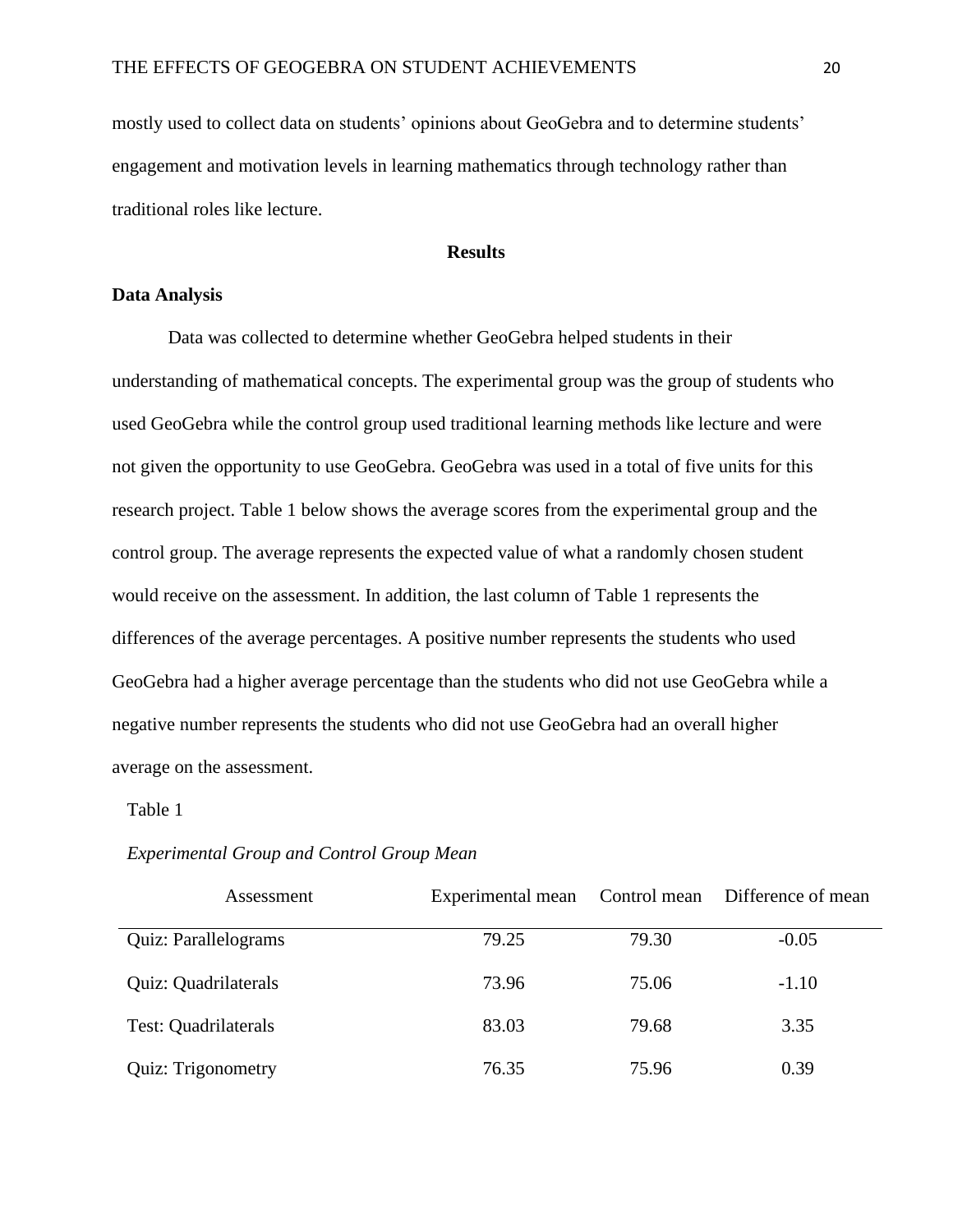## THE EFFECTS OF GEOGEBRA ON STUDENT ACHIEVEMENTS 21

| <b>Quiz: Trigonometry</b>            | 75.10 | 73.50 | 1.60 |
|--------------------------------------|-------|-------|------|
| <b>Test: Trigonometry</b>            | 78.27 | 77.47 | 0.80 |
| <b>Quiz: Transformations</b>         | 80.85 | 79.57 | 1.28 |
| <b>Test: Transformations</b>         | 74.22 | 71.42 | 2.80 |
| <b>Test: Circles</b>                 | 75.65 | 75.35 | 0.30 |
| Test: Perimeter and Area of Polygons | 75.34 | 69.33 | 6.01 |

*Note.* Experimental group consisted of 70 students and the control group consisted of 67 students.

From Table 1, GeoGebra was used in a total of ten assessments in five units. During the first two assessments, students who did not use GeoGebra had an overall higher average than the students who used GeoGebra. However, the students using GeoGebra had a higher average on the final eight assessments. In addition, most of the assessment scores were within 3% of each other. The one exception was the assessment on perimeter and area of polygons where the experimental group had a 6% higher average than the students who did not use GeoGebra.

## Table 2

| Assessment                   | Experimental group $\sigma$ | Control group $\sigma$ |
|------------------------------|-----------------------------|------------------------|
| Quiz: Parallelograms         | 6.09                        | 5.66                   |
| Quiz: Quadrilaterals         | 5.13                        | 5.08                   |
| Test: Quadrilaterals         | 3.31                        | 3.36                   |
| Quiz: Trigonometry           | 10.38                       | 8.87                   |
| Quiz: Trigonometry           | 6.66                        | 7.28                   |
| <b>Test: Trigonometry</b>    | 10.09                       | 9.19                   |
| <b>Quiz: Transformations</b> | 3.48                        | 3.70                   |

*Experimental Group and Control Group Standard Deviation*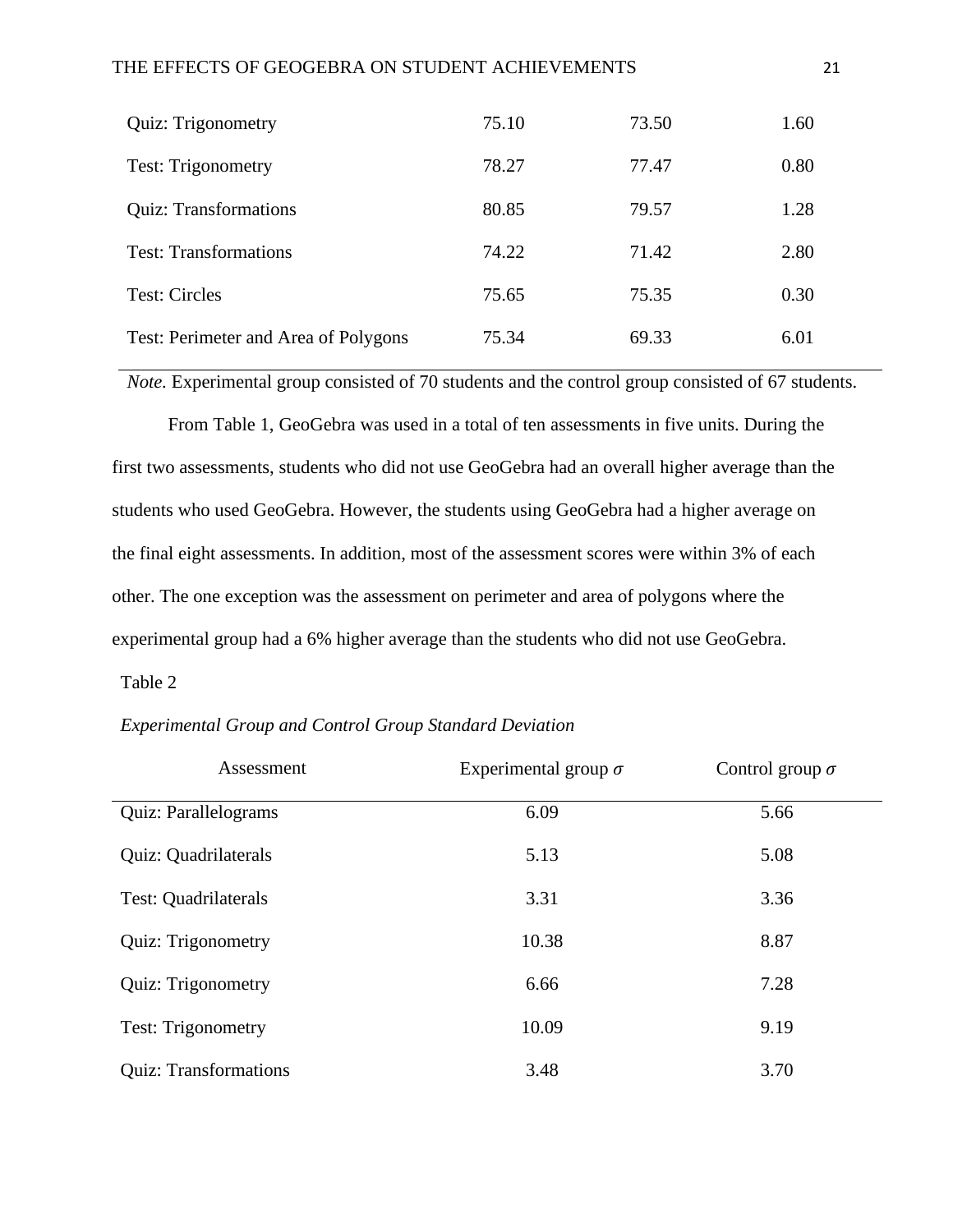| <b>Test: Transformations</b>         | 5.38 | 6.36 |
|--------------------------------------|------|------|
| Test: Circles                        | 6.18 | 7.30 |
| Test: Perimeter and Area of Polygons | 4.46 | 4.81 |

*Note.*  $\sigma$  is the Standard Deviation of the population

Table 2 shows the standard deviation of the population of both the experimental group and the control group. Since all the students were used in both the experimental group and the control group, the standard deviation of the population was used rather than the sample standard deviation. If the standard deviation was a bigger number, then the data was spread out farther away from the average. On the other hand, if the standard deviation was smaller, then the data was closer to the average. For example, if the average percentage of a set of data was 75% and the standard deviation of the data was ten, that means that students were scoring 65% and 85% on their assessments when the average was taken. If the standard deviation was low, then students were scoring very close to the average. Therefore, it is better to have a lower standard deviation as the students were scoring closer to the average. From Table 2, the students who used GeoGebra had a lower standard deviation in six of the ten assessments.

Students also showed an increase in their critical thinking/problem-solving skills when they were using GeoGebra. The students who did not use GeoGebra were always told what they needed to know through lecture, then students would try a few problems, and then they would get a homework assignment with similar problems as the in-class examples. However, with the use of GeoGebra, students were now required to determine what they thought was happening on their own, with a partner, or in small groups. For example, one of the units that GeoGebra was used for was on transformations. Each year, students had to determine the rules for transformations so that they could reflect, rotate, translate, and/or dilate a figure on the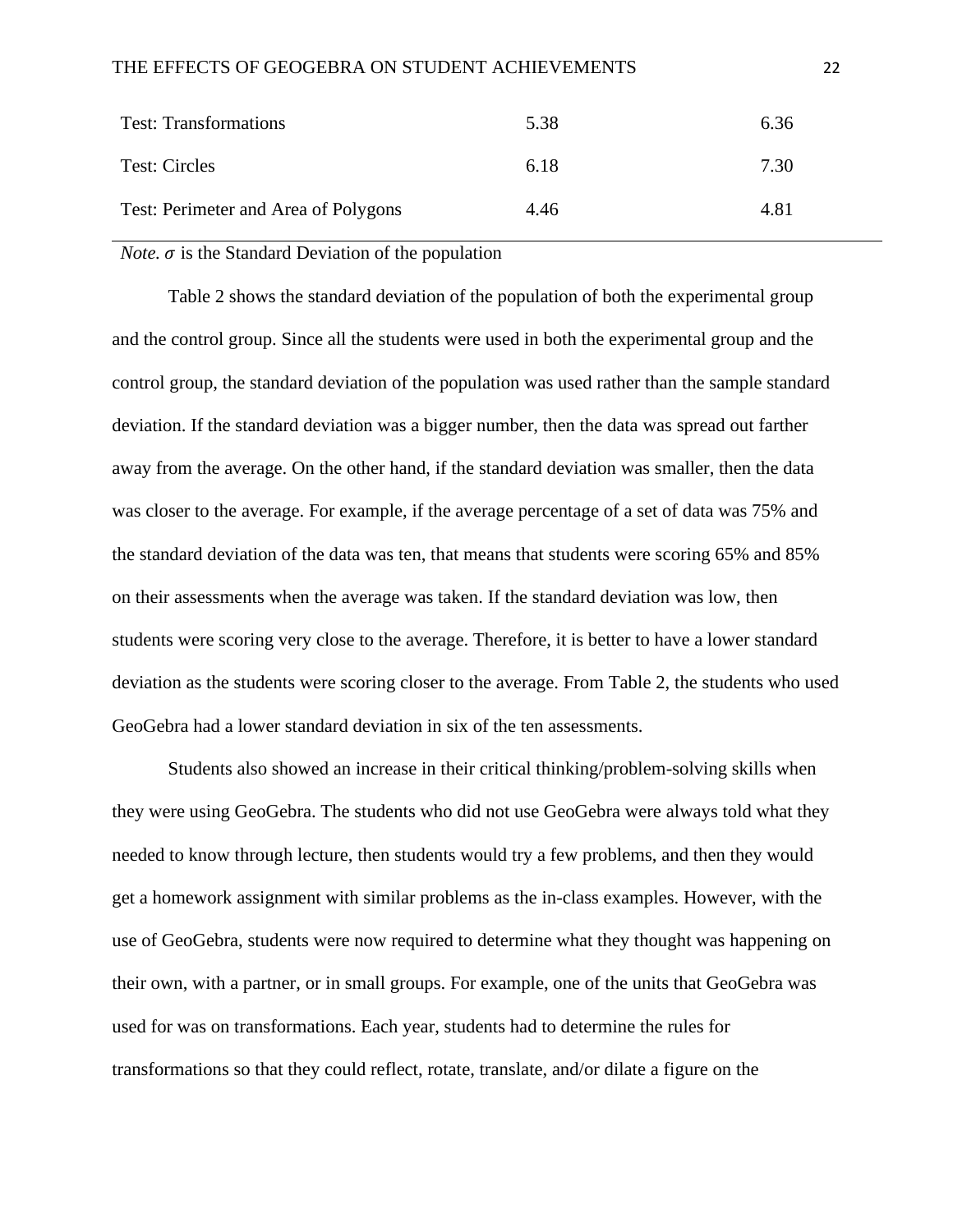coordinate plane. In the control group, students were just told what each rule was and then students had to apply that rule to each problem. Students in the experimental group were given a GeoGebra applet to develop their understanding of rotations. Students were given the link to this GeoGebra on their OneNote Class Notebook page and then they were required to determine the rules on their own by using the sliders and input boxes. When students entered information into the input boxes, GeoGebra would offer immediate feedback to the students on whether they got the correct answer or whether they needed to try again. This method of teaching was used for the experimental group in every lesson of the five units that were covered.

While students were working through these GeoGebra applets to determine their own conclusions and conjectures, teacher observations were used to collect data and then data was entered in a journal. Multiple occasions, students were working with a partner or two, asking each other questions, and digging deeper into the material. Students were writing their own conjectures into their notes, but more importantly, they were asking each other questions like, "Why does this work" or "How do you know?" In addition, from the journal, it was evident that students were being forced to explain the concepts to their partners. Students were teaching each other. Students were quick to ask each other questions and figure out the problem on their own rather than asking the teacher. Students took ownership of their learning. In the end, GeoGebra allowed students to investigate and explore mathematical concepts that made them think on their own and with each other rather than the teacher telling the students what they need to know.

Finally, students showed growth in their engagement/motivation. For this data, 51 students filled out a survey (Appendix A) to get some basic background on their learning interests and abilities along with what they liked and did not like about GeoGebra. Students were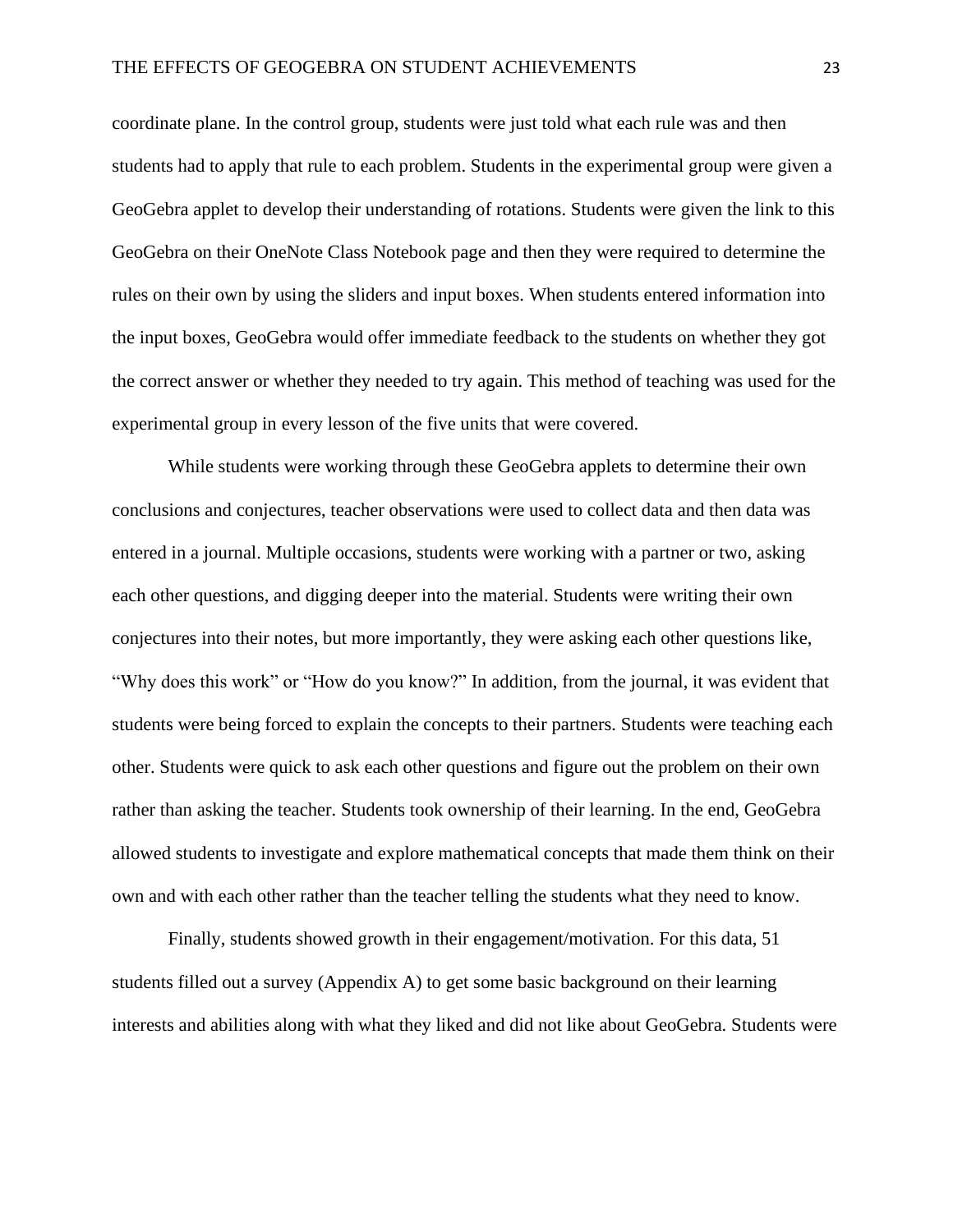also encouraged to give their inputs on any changes that should be made on how GeoGebra should be used in the future or in ways that they liked using GeoGebra the best.



*Figure 1.* Students' beliefs on the difficulty of learning mathematics.

From the survey, students were asked how easy or hard they thought it was to learn mathematics on a scale of one to five with one being the easiest. Figure 1 shows the number of students that clicked on each category. After analyzing the data, 13.7% of the students said mathematics was easy for them, 23.5% said it was slightly easy, 39.2% where in the middle, 19.6% said it was slightly hard, and finally 3.9% of the students said learning mathematics was extremely hard for them. This data was helpful to get the students perspectives and opinions about the difficulty of learning mathematics.



*Figure 2.* Students' listing the ways they learn best.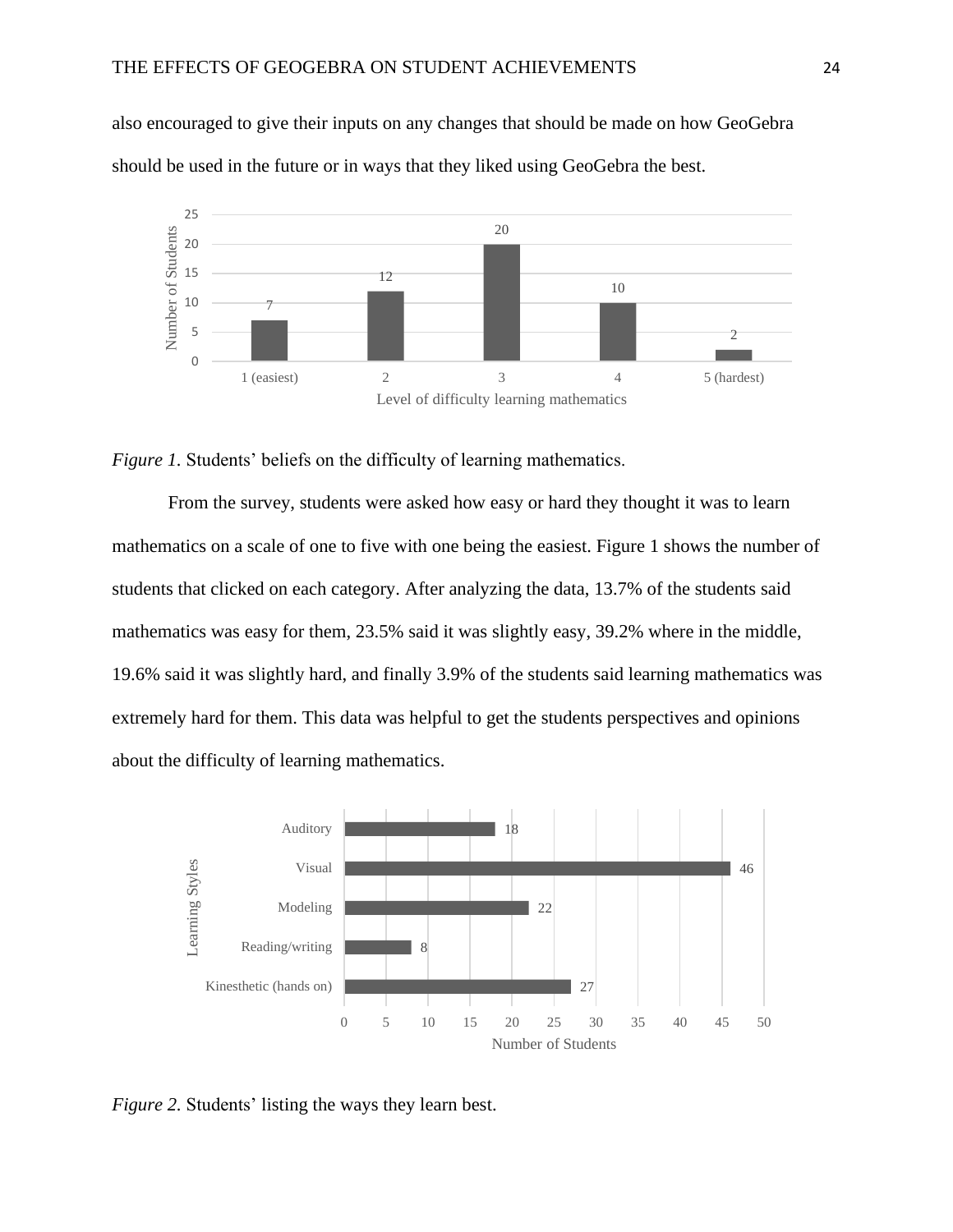Students were also encouraged to state how they learned best in the survey. Figure 2 shows how many students clicked in each category. Students were given the choices of auditory, visual, modeling, reading/writing, kinesthetic, or other. Students were able to click on multiple answers for this question. First, 35.3% of the students said that they learned best through auditory means. In other words, they liked to hear the information being presented to them. Second, 90.2% of the students that took the survey said that they learned best through visuals. Third, 43.1% said they liked modeling. Fourth, 15.7% of students said they would like to read/write to learn. Finally, 52.9% of students said they like kinesthetic learning meaning they like to work in a hands-on setting to learn. This data was very helpful because the two highest percentages were visual and kinesthetic learning. GeoGebra offers students a way to have both learning experiences. First, GeoGebra can be a hands-on experience if used correctly. In this research project, students were given the opportunity to investigate and explore the mathematical concepts on their Chromebooks. Students could engage with the GeoGebra applets and the material instead of passively listening. Second, GeoGebra was extremely visual. Students were using sliders and watching the shapes and applets change. GeoGebra brought mathematics to life and allowed students to visualize and make mathematics more concrete.



Exploration/Hands on Experiences  $\equiv$  Demonstration by the Teacher  $\equiv$  One-to-one Tuition

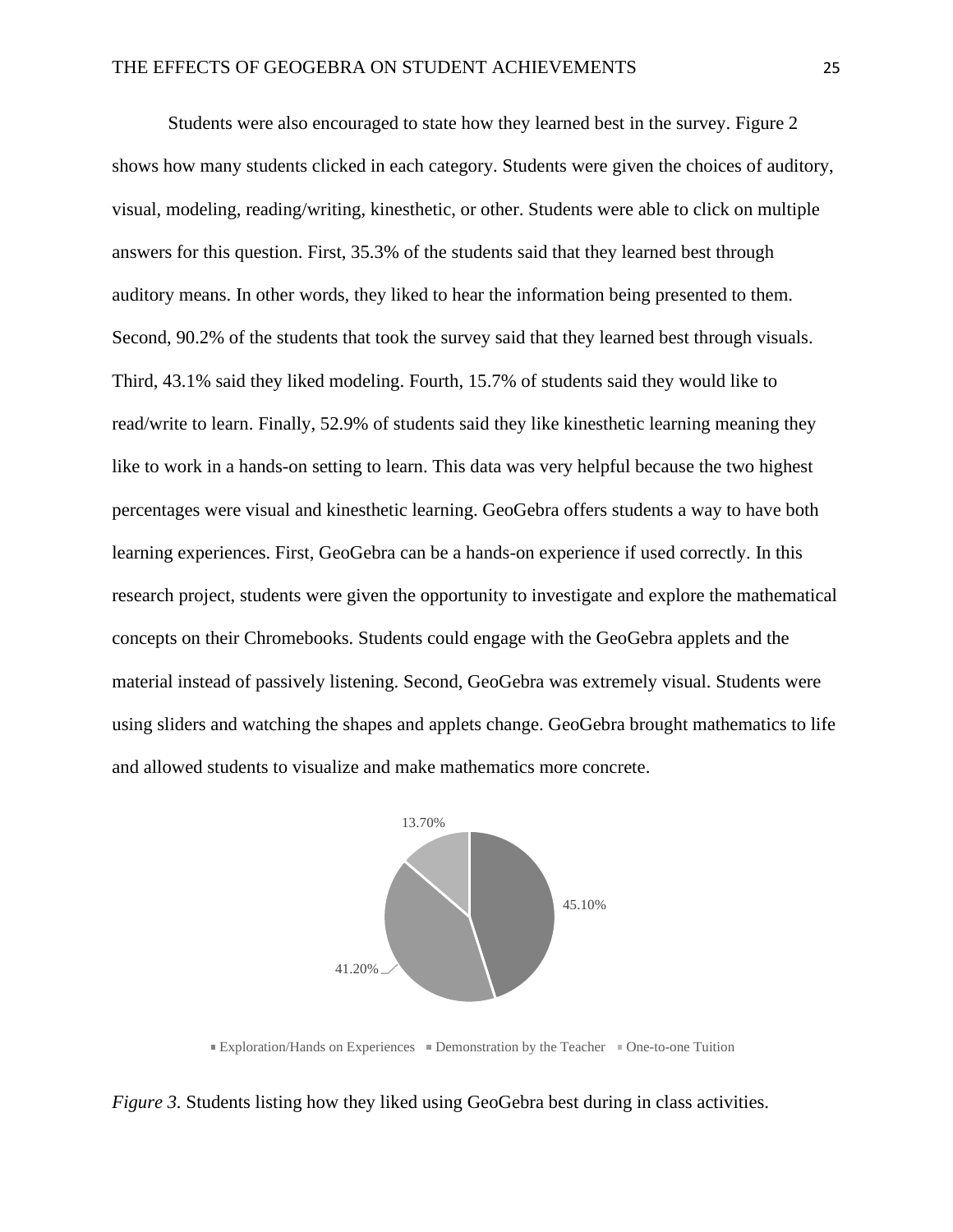GeoGebra was also used in a few different ways during the five units. At times, the teacher would just demonstrate what was happening in the GeoGebra applet. Other times, students would work hands-on and use exploration and investigation tactics. Finally, students would get to work one-on-one with the teacher while using GeoGebra. From the survey and shown in Figure 3, 41.2% of the students liked when the teacher just demonstrated and showed them what was happening. 13.7% of the students like one-on-one methods and 45.1% of the students liked using GeoGebra when they could explore during hands-on activities. This data was helpful to determine which way students liked to use GeoGebra the best. Most of the students enjoyed using GeoGebra as an exploration/investigation tool rather than being told what to do. See Figure 3 to see the percentages of students who clicked on each category.

Lastly, students were able to give their opinions through open ended questions of what they liked and did not like about GeoGebra. None of the students responded by saying that GeoGebra helped motivate them in mathematics. However, from the responses it was very evident that students were engaged while learning through GeoGebra. Many of the students liked how visual GeoGebra was and how they could work with GeoGebra in hands-on experiences. For example, one student responded by saying, "I liked to see the object move as the numbers moved and it gave me a visual in my head to remember it." Another student had said, "I enjoy using GeoGebra because it helped me visualize the concepts we were learning." In total, there were 30 students who stated they liked GeoGebra because it helped them visually understand the mathematical concepts or they liked GeoGebra because it was more of a hands-on learning experience for them. Even from the observational data and the teacher journal, it was evident that students were more engaged and motivated in working with GeoGebra. Students had said, "That is so cool" or "Wow, how does that work?" Students were engaged in the visual aspects of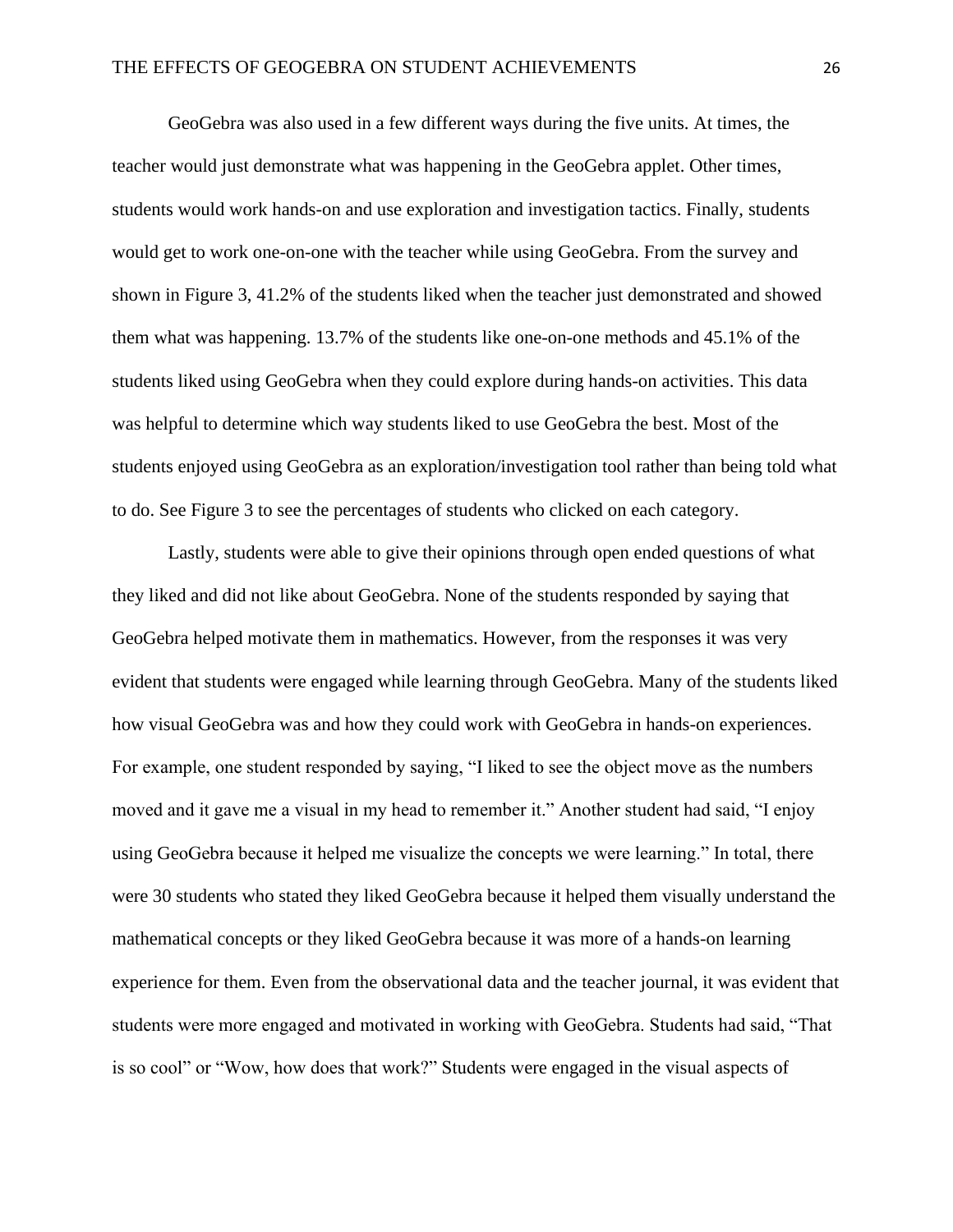GeoGebra and from the survey, 78.4% of the students wish that GeoGebra was used more throughout the entire school year.

#### **Discussion**

## **Summary of Major Findings**

Students who used GeoGebra showed an increase of their achievements/understanding, their critical thinking/problem-solving skills, and engagement and motivation. First, students showed an increase in their levels of understanding and achievements. The students who used GeoGebra had a slight increase in their average assessment scores. Even though most of the averages were less than 3% increase, students were still scoring higher on average when they were using GeoGebra. Not only did the quantitative data from the assessments show that students gained better understanding and achievements, but students also posted from the survey that they thought GeoGebra helped their understanding. For example, one student stated from the survey, "I liked it (GeoGebra) because it showed me how and what we were doing make sense. It wasn't just the idea of following a formula because someone said it worked. GeoGebra showed me how that formula worked and made sense."

GeoGebra also showed improvements to students' critical thinking/problem solving skills. Students were not passively sitting and being told what to do. Instead, students made their own conjectures and conclusions from GeoGebra. Students shared their conjectures with each other, and they were asking questions like why and how does this work? Finally, the teaching style was changed. The teacher took on the role of facilitator in this research project. The students would determine their own conclusions and the classroom experience was built around discussions. If needed, the teacher would make any clarifications to the mathematical concepts during the whole class discussions.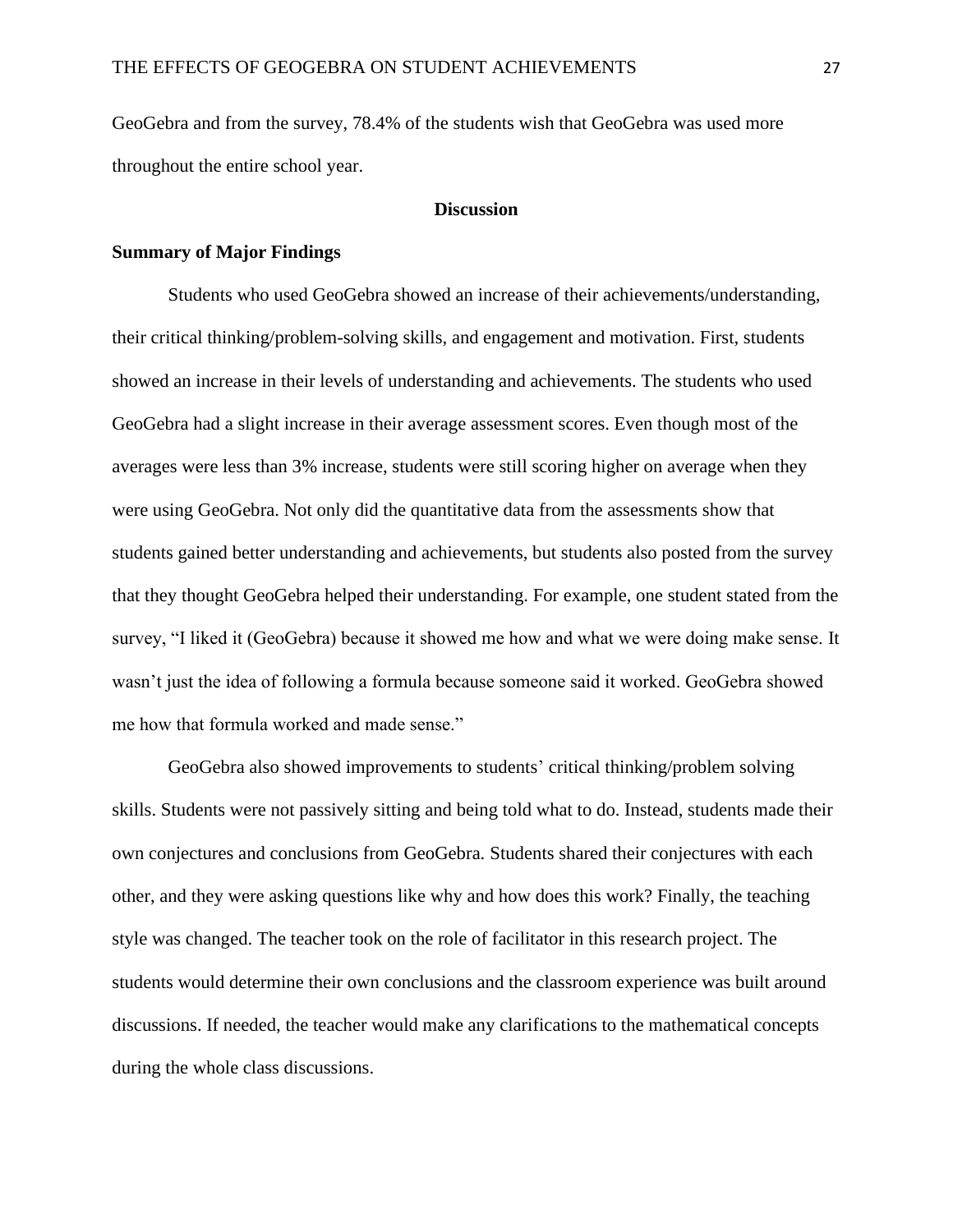Finally, students showed an increase in their engagement and motivation in learning mathematics. Students enjoyed being able to investigate and explore the mathematical concepts on their own and in small group settings. At the same time, students liked how GeoGebra took abstract concepts and made them visual and more concrete. In this research project, students were exposed to sliders and checkboxes in each GeoGebra applet. The sliders allowed students to move angles, points, segments, etc. within each picture and the checkboxes allowed students to hide or show geometric constructions quickly. These tools allowed students to engage with the material in a visual representation and therefore engaged and motivated the students in the learning of mathematics.

## **Limitation of the Study**

There were a few limitations of this study. First, the assessments that were used in this research project were created by the teacher. Therefore, these assessments were not valid or reliable (Mills, 2018). In other words, the assessments were not valid in the fact that they may not measure what they are supposed to measure, and/or the assessments were not reliable because they may not produce consistent results. Using standardized tests would be considered valid and reliable tests. Standardized tests were not used because the control group and the experimental group took two different standardized tests. The students who did not use GeoGebra took the old Iowa Assessments which were mostly multiple-choice questions that required students to fill in the bubble. The students who used GeoGebra were required to take ISASP (New Iowa Assessments) tests which required more critical thinking and problem-solving skills. Therefore, since the two groups used different types of standardized assessments, this research project used teacher made assessments instead to calculate student understanding and achievements.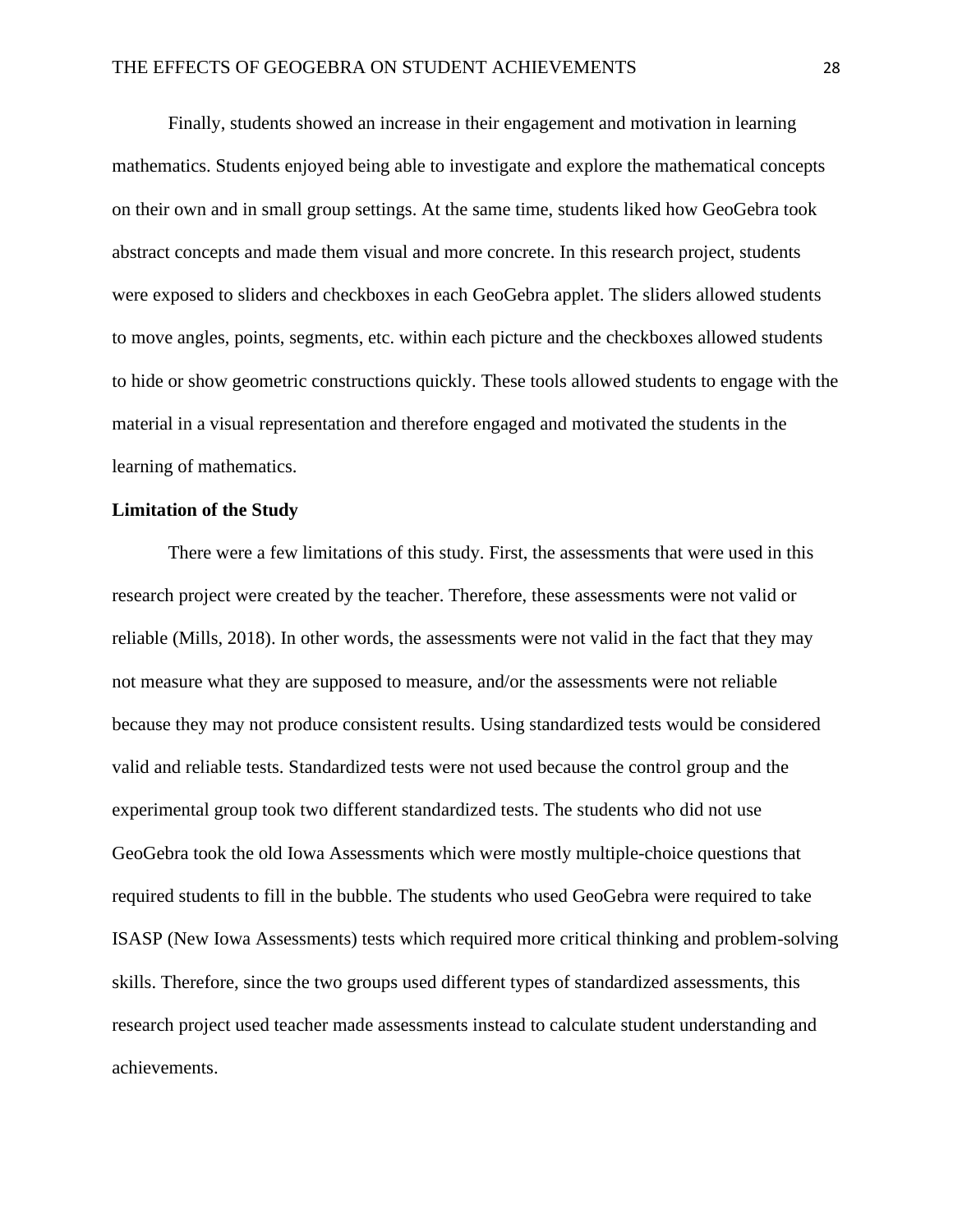Second, there were two major differences between the experimental group and the control group. First, in the experimental group, there were 31 freshmen compared to 24 freshmen in the control group. Therefore, there were more students with higher abilities in geometry in the experimental group where students used GeoGebra than in the control group where students did not use GeoGebra. Second, there were four students in the English language learners (ELL) program in the experimental group while there were none in the control group. Students in the ELL department tend to struggle more because of the language barrier between the mathematics teacher and the students. Therefore, these two groups could have skewed the results of the quantitative data that was collected to determine students' achievements and understanding of mathematical concepts.

## **Further Study**

Finally, this study could have been done over a longer time period. The students who used GeoGebra were using it for only the second semester of GeoGebra. This came out to be five chapters that students were using GeoGebra. To further the study, it would be interesting to see students' achievements, engagement/motivation, and critical thinking/problem-solving skills develop over an entire year of using GeoGebra. In addition, by the fifth unit, students who used GeoGebra showed an average increase of 6% in their achievements and understanding of mathematical achievements. Would this continue? Would students continue to show a much higher average over a longer period or was this just the result for that unit?

#### **Conclusion**

From the literature, it is evident that mathematics teaching and learning needs to change. In addition to learning the mathematical concepts, students also need to learn  $21<sup>st</sup>$  – century skills. Since students need to learn  $21<sup>st</sup>$  – century skills, teachers must develop a new way of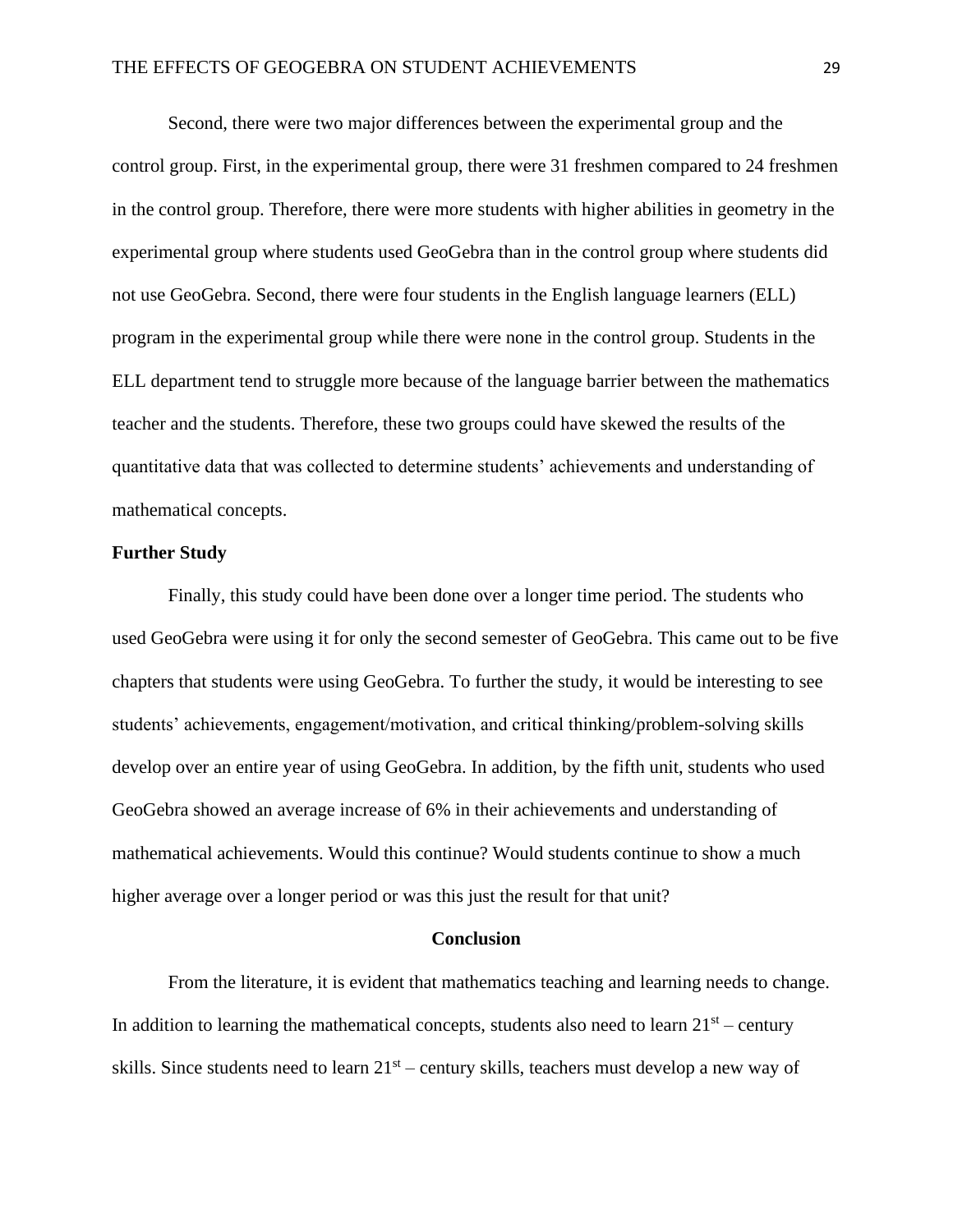teaching. The new form of teaching takes the teacher out of the traditional role and makes them more as a facilitator of knowledge. One of most common ways to switch the role of any teacher is to use technology in an appropriate way.

One of the more impactful technology resources in mathematics is called GeoGebra which combines algebra and geometry into one dynamic software. From the literature review, there were several articles that were written that showed positive effects when mathematics teachers used GeoGebra in their classrooms. In this research, GeoGebra was used to explore the effects on student achievement scores, students critical thinking/problem-solving skills, and students' engagement/motivation in high school mathematics. Specifically, GeoGebra was used in a geometry classroom of 70 students. In the end, students who used GeoGebra showed an increase in all three areas.

First, students showed an increase in their achievements and understanding. Teacher made assessments were used to calculate the average scores and standard deviation of the population from students who did not use GeoGebra last year and average scores were calculated with the students who used GeoGebra this year. When comparing the two sets of data, it was concluded that students who used GeoGebra had a better understanding of the mathematical concepts as their average assessment scores were slightly higher. Furthermore, while comparing the standard deviations, the students who used GeoGebra were scoring closer to the average while the students who did not use GeoGebra scores were much more spread out.

Second, students developed a stronger sense of critical thinking and problem-solving skills. Students were given pre-made GeoGebra applets where the link was provided on their OneNote Class Notebook page. Students went to the GeoGebra link and used the sliders and checkboxes in each GeoGebra applet and wrote their own conjectures. While students were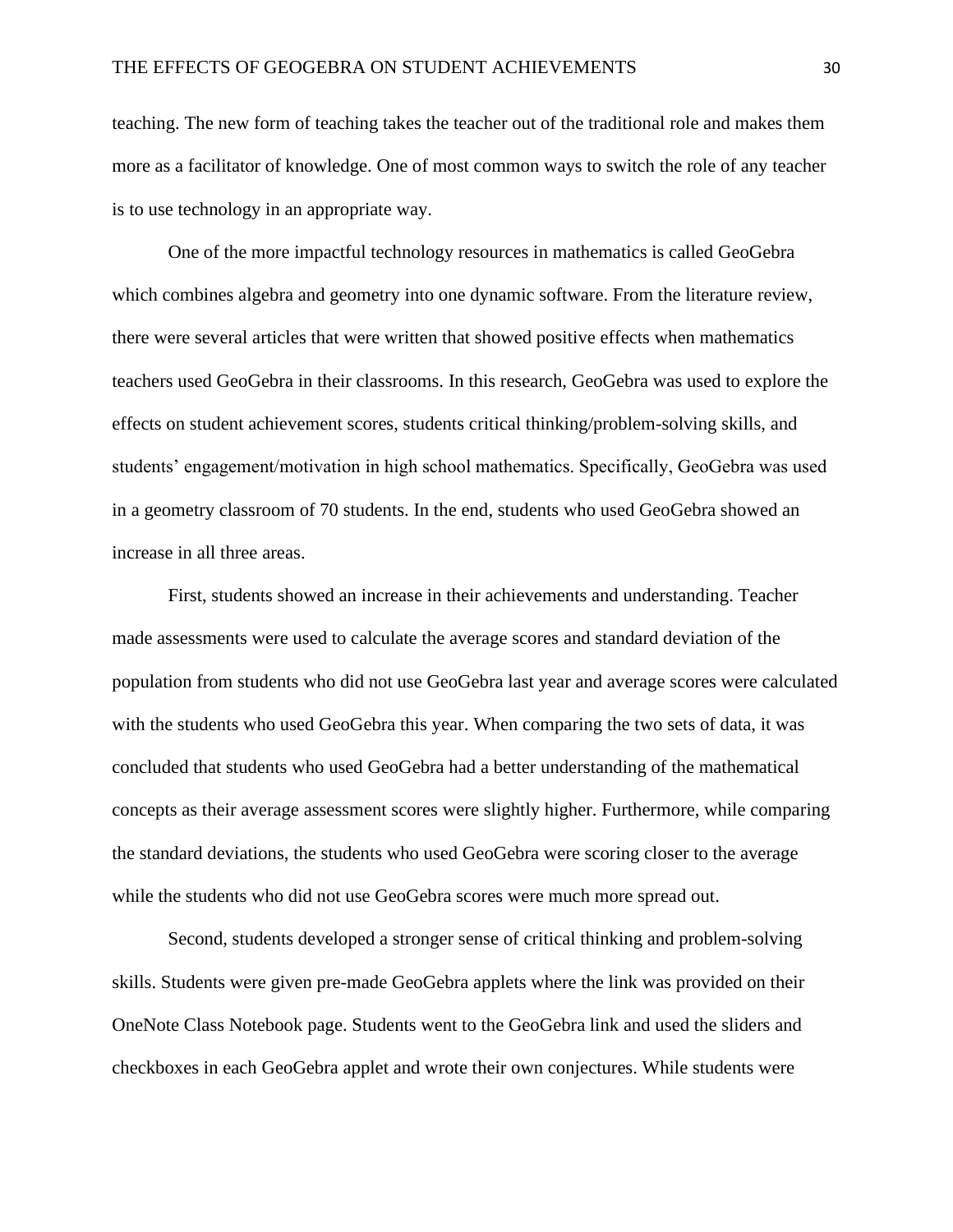working with the GeoGebra applets, observations were used to collect data based on student conversations and their ability to write their own conjectures. Once students wrote their conjectures, a whole class discussion was used to clarify any misconceptions. From the data, it was evident that students did show an increase in their abilities to critically think and problem solve. Students were asking each other questions like why and how and comparing their responses with their partners.

Finally, students showed an increase in their engagement and motivation while using GeoGebra. To collect data in this area, a survey was used to determine the ways that students like to learn best. At the same time, the survey was used to determine why students liked or did not like using GeoGebra. From the survey, it was evident that students like to learn through hands-on experiences and through visuals especially in a mathematics class. GeoGebra offered the students a way to do both through exploration methods. Students used their Chromebooks in hands-on experiences to access GeoGebra and GeoGebra offered great visuals by using sliders and checkboxes in each applet.

Ultimately, it is imperative that the teaching and learning of mathematics changes. This research project showed how GeoGebra can raise students' achievements, critical thinking/problem-solving skills, and engagement/motivation in high school mathematics. However, this research project also shows how mathematics teachers can help prepare students outside of high school by developing their  $21<sup>st</sup>$  – century skills. Finally, this research project shows other mathematics teachers how GeoGebra can be used in their own classrooms that takes them from the traditional role of teaching to one that is a facilitator.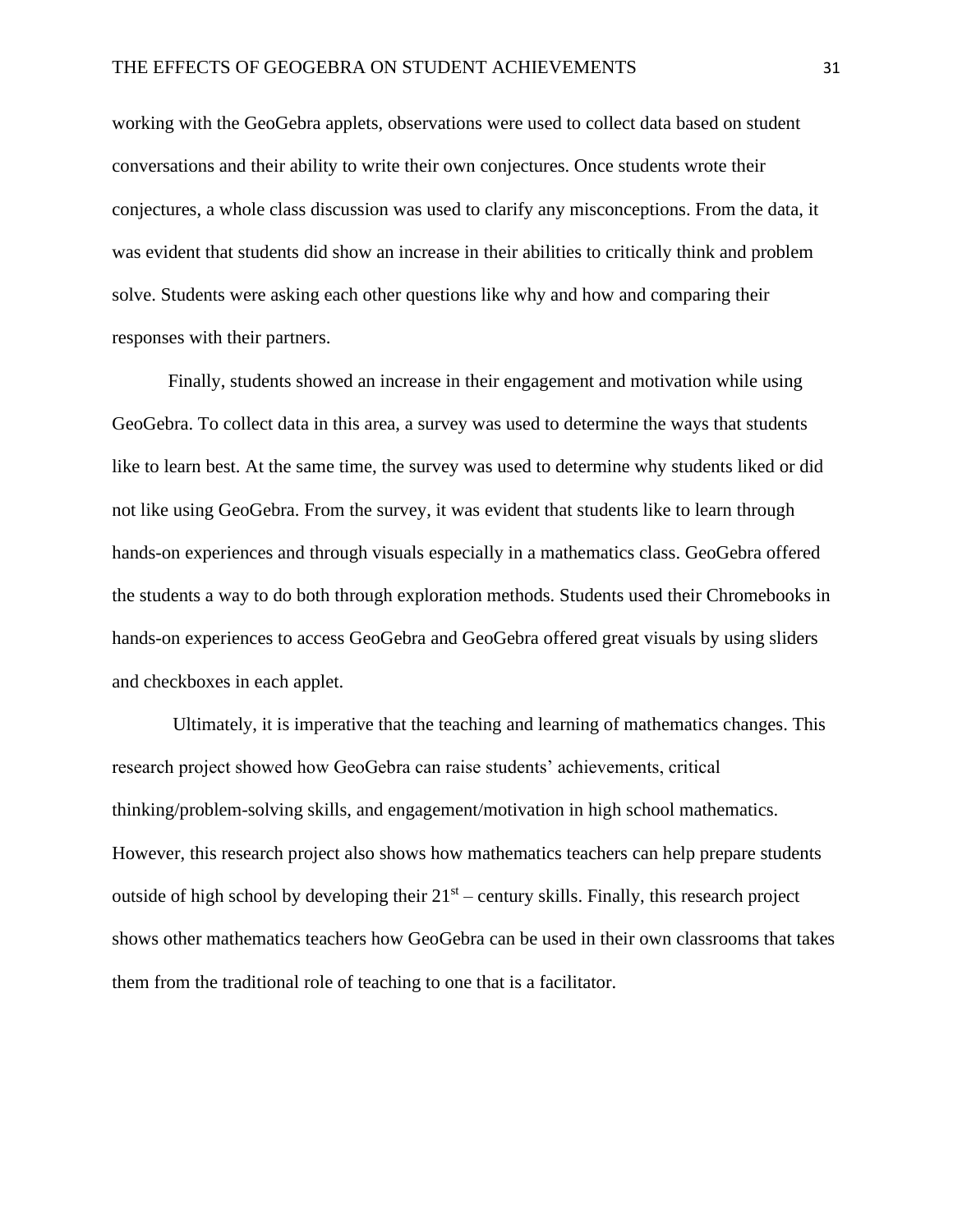### **References**

- Andresen, M., & Misfeldt, M. (2010). Essentials of teacher training sessions with geogebra. *The International Journal for Technology in Mathematics Education, 17*(4), 169-176. Retrieved from [http://ezproxy.nwciowa.edu/login?url=https://search-proquest](http://ezproxy.nwciowa.edu/login?url=https://search-proquest-com.ezproxy.nwciowa.edu/docview/838960261?accountid=28306)[com.ezproxy.nwciowa.edu/docview/838960261?accountid=28306](http://ezproxy.nwciowa.edu/login?url=https://search-proquest-com.ezproxy.nwciowa.edu/docview/838960261?accountid=28306)
- Bozkurt, G., & Ruthven, K. (2017). Classroom-based professional expertise: a mathematics teacher's practice with technology. *Educational Studies in Mathematics: An International Journal, 94*(3), 309-328. doi:10.1007/s10649-016-9732-5
- Budinski, N. (2017). An example how geogebra can be used as a tool for stem. *The International Journal for Technology in Mathematics Education, 24*(3), 149-153. doi:http://dx.doi.org.ezproxy.nwciowa.edu/10.1564/tme\_v24.3.07
- Chehlarova, T., & Chehlarova, K. (2014). Photo-pictures and dynamic software or about the motivation of the art-oriented students. *The International Journal for Technology in Mathematics Education, 21*(1), 27-31. Retrieved from [http://ezproxy.nwciowa.edu/login?url=https://search-proquest](http://ezproxy.nwciowa.edu/login?url=https://search-proquest-com.ezproxy.nwciowa.edu/docview/1525426350?accountid=28306)[com.ezproxy.nwciowa.edu/docview/1525426350?accountid=28306](http://ezproxy.nwciowa.edu/login?url=https://search-proquest-com.ezproxy.nwciowa.edu/docview/1525426350?accountid=28306)
- Hähkiöniemi, M., & Leppäaho, H. (2012). Prospective mathematics teachers' ways of guiding high school students in geogebra-supported inquiry tasks. *The International Journal for Technology in Mathematics Education, 19*(2), 45-57. Retrieved from [http://ezproxy.nwciowa.edu/login?url=https://search-proquest](http://ezproxy.nwciowa.edu/login?url=https://search-proquest-com.ezproxy.nwciowa.edu/docview/1027767318?accountid=28306)[com.ezproxy.nwciowa.edu/docview/1027767318?accountid=28306](http://ezproxy.nwciowa.edu/login?url=https://search-proquest-com.ezproxy.nwciowa.edu/docview/1027767318?accountid=28306)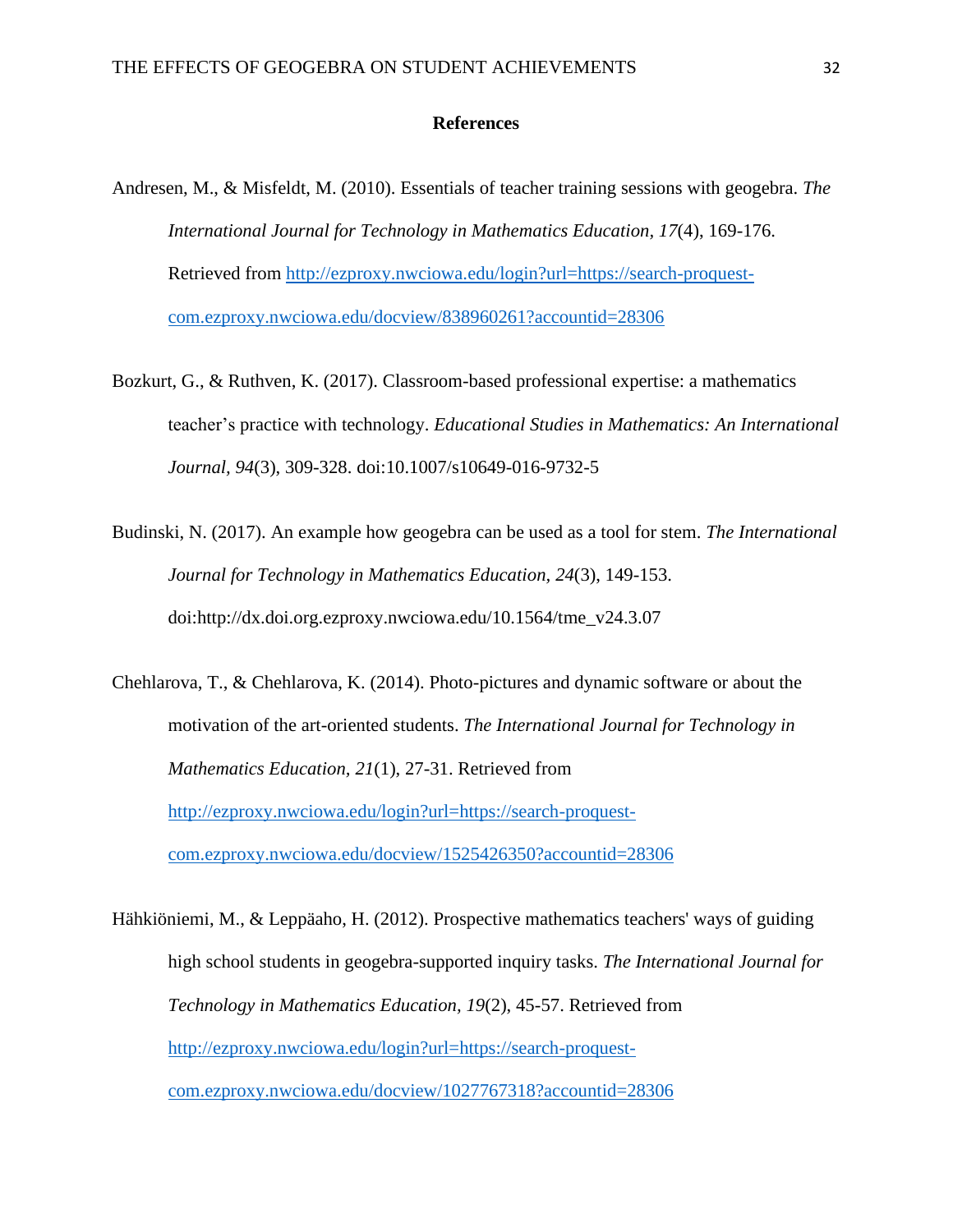- Hutkemri, L., & Akmar, S. (2016). Effectiveness of geogebra on academic and conceptual knowledge: role of students' procedural knowledge as a mediator. *New Educational Review, 44*(2), 153-164. doi:10.15804/tner.2016.44.2.12
- Khalil, M., Sultana, N., & Khalil, U. (2017). Exploration of mathematical thinking and its development through geogebra. *Journal of Educational Research, 20*(1), 83-99. Retrieved from [http://ezproxy.nwciowa.edu/login?url=https://search-proquest](http://ezproxy.nwciowa.edu/login?url=https://search-proquest-com.ezproxy.nwciowa.edu/docview/1924243515?accountid=28306)[com.ezproxy.nwciowa.edu/docview/1924243515?accountid=28306](http://ezproxy.nwciowa.edu/login?url=https://search-proquest-com.ezproxy.nwciowa.edu/docview/1924243515?accountid=28306)
- Kovács, Z., Recio, T., & Vélez, M. P. (2018). Using automated reasoning tools in geogebra in the teaching and learning of proving in geometry. *The International Journal for Technology in Mathematics Education, 25*(2), 33-50. doi:http://dx.doi.org.ezproxy.nwciowa.edu/10.1564/tme\_v25.2.03
- López, N. R. (2011). Geogebra workshop for the initial teacher training in primary education. *The International Journal for Technology in Mathematics Education, 18*(4), 183-188. Retrieved from [http://ezproxy.nwciowa.edu/login?url=https://search-proquest](http://ezproxy.nwciowa.edu/login?url=https://search-proquest-com.ezproxy.nwciowa.edu/docview/917541375?accountid=28306)[com.ezproxy.nwciowa.edu/docview/917541375?accountid=28306](http://ezproxy.nwciowa.edu/login?url=https://search-proquest-com.ezproxy.nwciowa.edu/docview/917541375?accountid=28306)
- Martinez, M., & McGrath, D. (2014). Technology alone won't transform teacher to facilitator. *Phi Delta Kappan, 96*(1), 41-45. doi:10.1177/0031721714547861
- Mills, G. E. (2018). *Action research: a guide for the teacher researcher* (6<sup>th</sup> ed.). New York, New York: Pearson.
- Richardson, S., & Koyunkaya, M. (2017). Fostering students' development of the concept of angles using technology. *Australian Primary Mathematics Classroom, 22*(1), 13-20.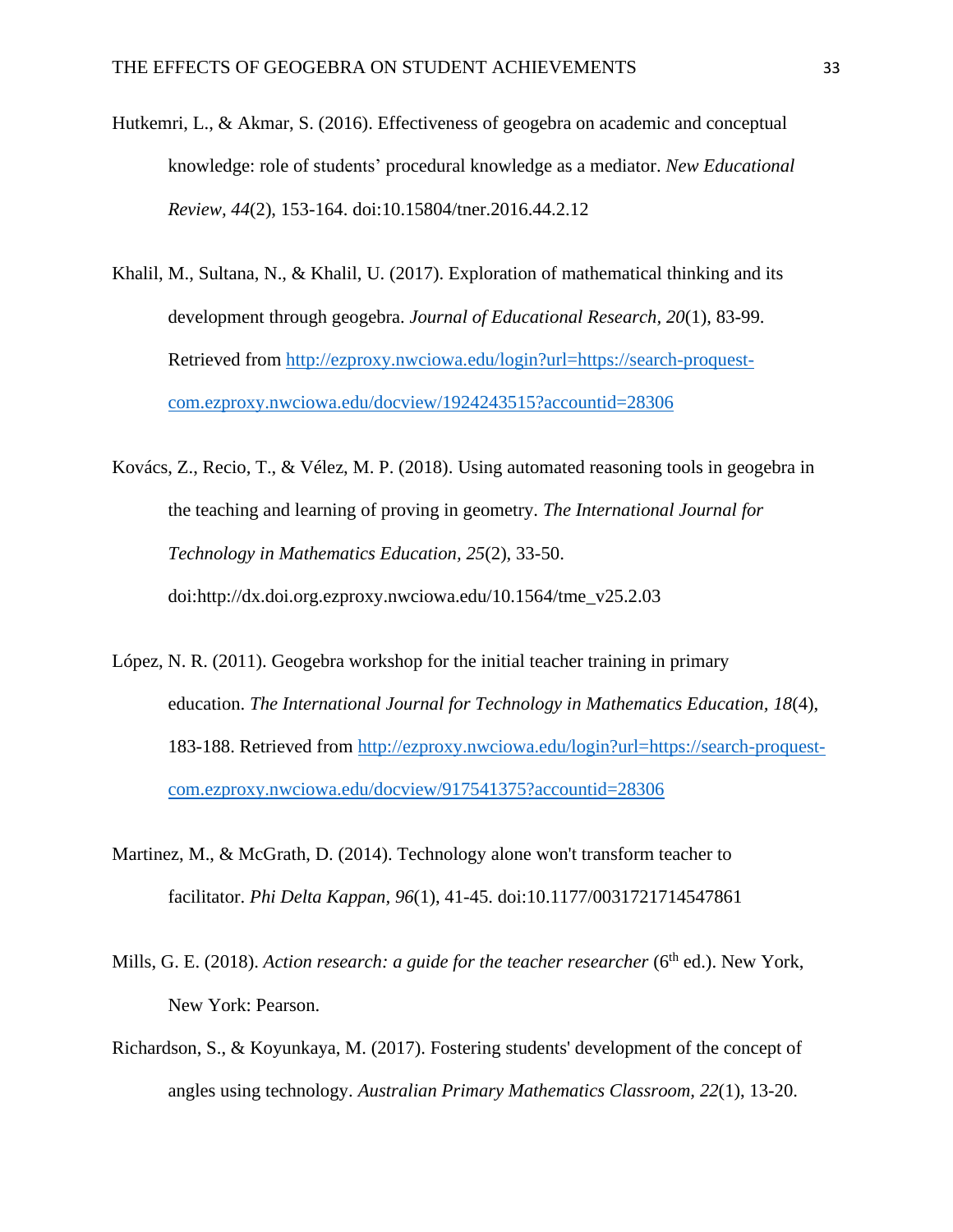- Umugiraneza, O., Bansilal, S., & North, D. (2018). Exploring teachers' use of technology in teaching and learning mathematics in kwazulu-natal schools. *Pythagoras, 39*(1), 1-13. doi:10.4102/pythagoras.v39i1.342
- Urbani, J. M., Roshandel, S., Michaels, R., & Truesdell, E. (2017). Developing and modeling 21st-century skills with preservice teachers. *Teacher Education Quarterly, 44*(4), 27-50. Retrieved from [http://ezproxy.nwciowa.edu/login?url=https://search-proquest](http://ezproxy.nwciowa.edu/login?url=https://search-proquest-com.ezproxy.nwciowa.edu/docview/2045243412?accountid=28306)[com.ezproxy.nwciowa.edu/docview/2045243412?accountid=28306](http://ezproxy.nwciowa.edu/login?url=https://search-proquest-com.ezproxy.nwciowa.edu/docview/2045243412?accountid=28306)
- Zengin, Y., & Tatar, E. (2017). Integrating dynamic mathematics software into cooperative learning environments in mathematics. *Journal of Educational Technology & Society, 20*(2), 74-88. Retrieved from [http://ezproxy.nwciowa.edu/login?url=https://search-proquest-](http://ezproxy.nwciowa.edu/login?url=https://search-proquest-com.ezproxy.nwciowa.edu/docview/1902838583?accountid=28306)

[com.ezproxy.nwciowa.edu/docview/1902838583?accountid=28306](http://ezproxy.nwciowa.edu/login?url=https://search-proquest-com.ezproxy.nwciowa.edu/docview/1902838583?accountid=28306)